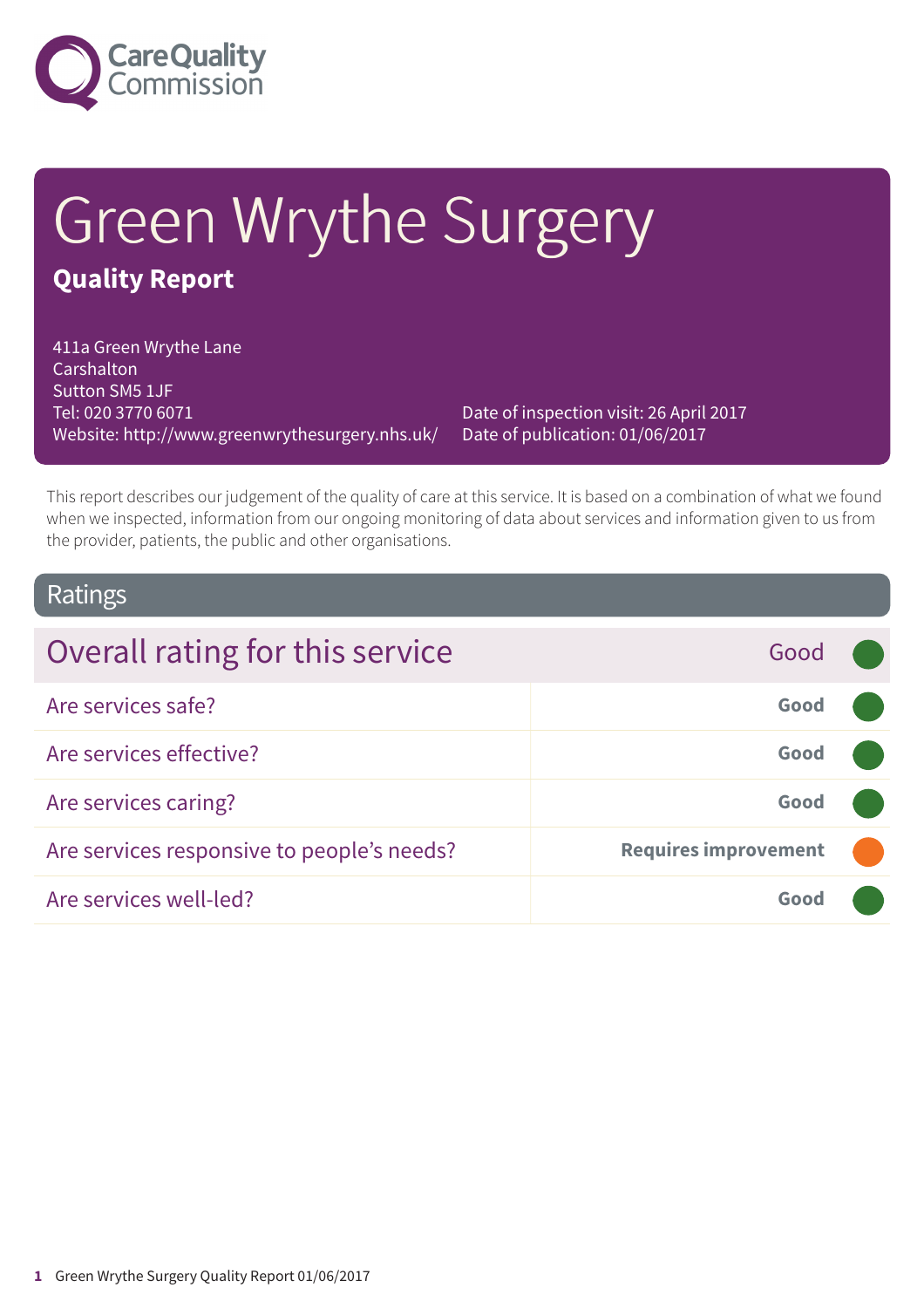### **Contents**

| Summary of this inspection                                                         | Page           |
|------------------------------------------------------------------------------------|----------------|
| Overall summary                                                                    | $\overline{2}$ |
| The five questions we ask and what we found                                        | $\overline{4}$ |
| The six population groups and what we found<br>What people who use the service say | $\overline{7}$ |
|                                                                                    | 10             |
| Detailed findings from this inspection                                             |                |
| Our inspection team                                                                | 11             |
| Background to Green Wrythe Surgery                                                 | 11             |
| Why we carried out this inspection                                                 | 11             |
| How we carried out this inspection                                                 | 11             |
| Detailed findings                                                                  | 14             |
|                                                                                    |                |

### Overall summary

### **Letter from the Chief Inspector of General Practice**

We carried out an announced comprehensive inspection at Green Wrythe Surgery on 8 January 2015. The overall rating for the practice was requires improvement. The full comprehensive report on the January 2015 inspection can be found by selecting the 'all reports' link for Green Wrythe Surgery on our website at www.cqc.org.uk.

This announced comprehensive inspection was undertaken on 26 April 2017. The provider had made improvements in all the areas where issues were identified in the inspection in January 2015. Overall the practice is now rated as good.

Our key findings were as follows:

- There was an open and transparent approach to safety and an effective system in place for reporting and recording significant events.
- Risks to patients were assessed and well managed including appropriate recruitment checks for staff.
- Staff assessed patients' needs and delivered care in line with current evidence based guidance. Staff had

the skills, knowledge and experience to deliver effective care and treatment. We reviewed a sample of patient records and found that the care was delivered in line with current evidence based guidance.

- Patients said they were treated with compassion, dignity and respect and they were involved in their care and decisions about their treatment.
- Information about services and how to complain was available and easy to understand.
- Seven out of eight patients we spoke to said they found it was difficult to get an emergency appointment and said they had to wait approximately a week to get an appointment with a named GP. However, we found that emergency appointments were available on the day of inspection.
- The practice had good facilities and was well equipped to treat patients and meet their needs.
- There was a clear leadership structure and staff felt supported by management. The practice proactively sought feedback from staff and patients, however the Patient Participation Group felt that some of the suggestions they made were not acted on.
- The provider was aware of and complied with the requirements of the Duty of Candour.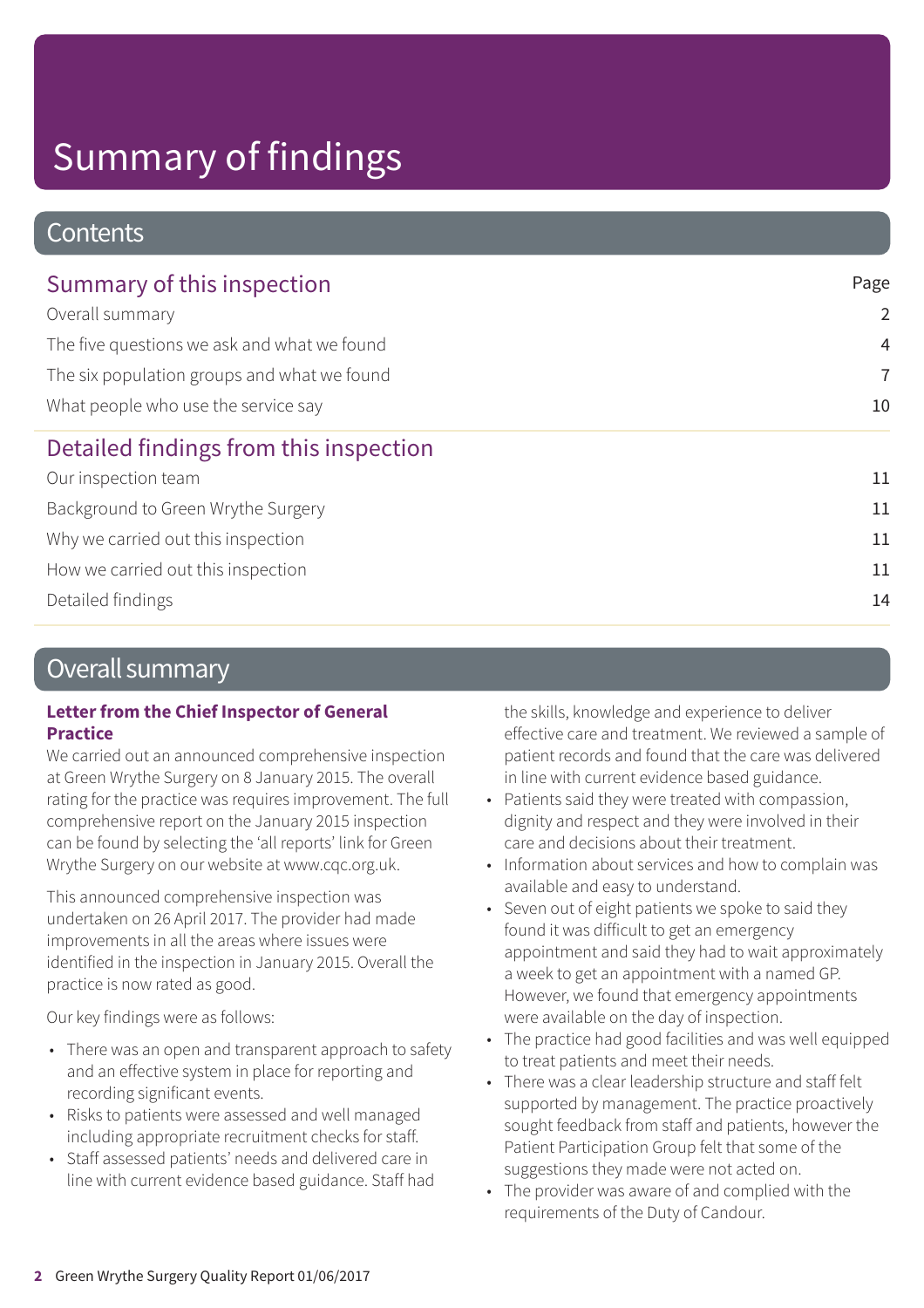However, there were also areas of practice where the provider needs to make improvements.

The provider should:

- Review practice systems to ensure there is a clear system in place to monitor the implementation of medicines and safety alerts.
- Ensure there are failsafe systems in place to monitor refrigerators where medicines are stored.
- Ensure the business continuity plan is up to date.
- Review how patients with caring responsibilities are identified to ensure information, advice and support can be made available to them.
- Review practice procedures to ensure all patients with a learning disability have regular health checks.
- Review the national GP patient survey results and address low scoring areas to improve patient satisfaction.
- Review practice procedures to ensure all policies and procedures were reviewed appropriately to ensure they are up to date.
- Consider documenting discussions from practice nurse meetings.
- Review practice procedures to ensure that the suggestions made by the PPG were acted on appropriately.

### **Professor Steve Field CBE FRCP FFPH FRCGP**

Chief Inspector of General Practice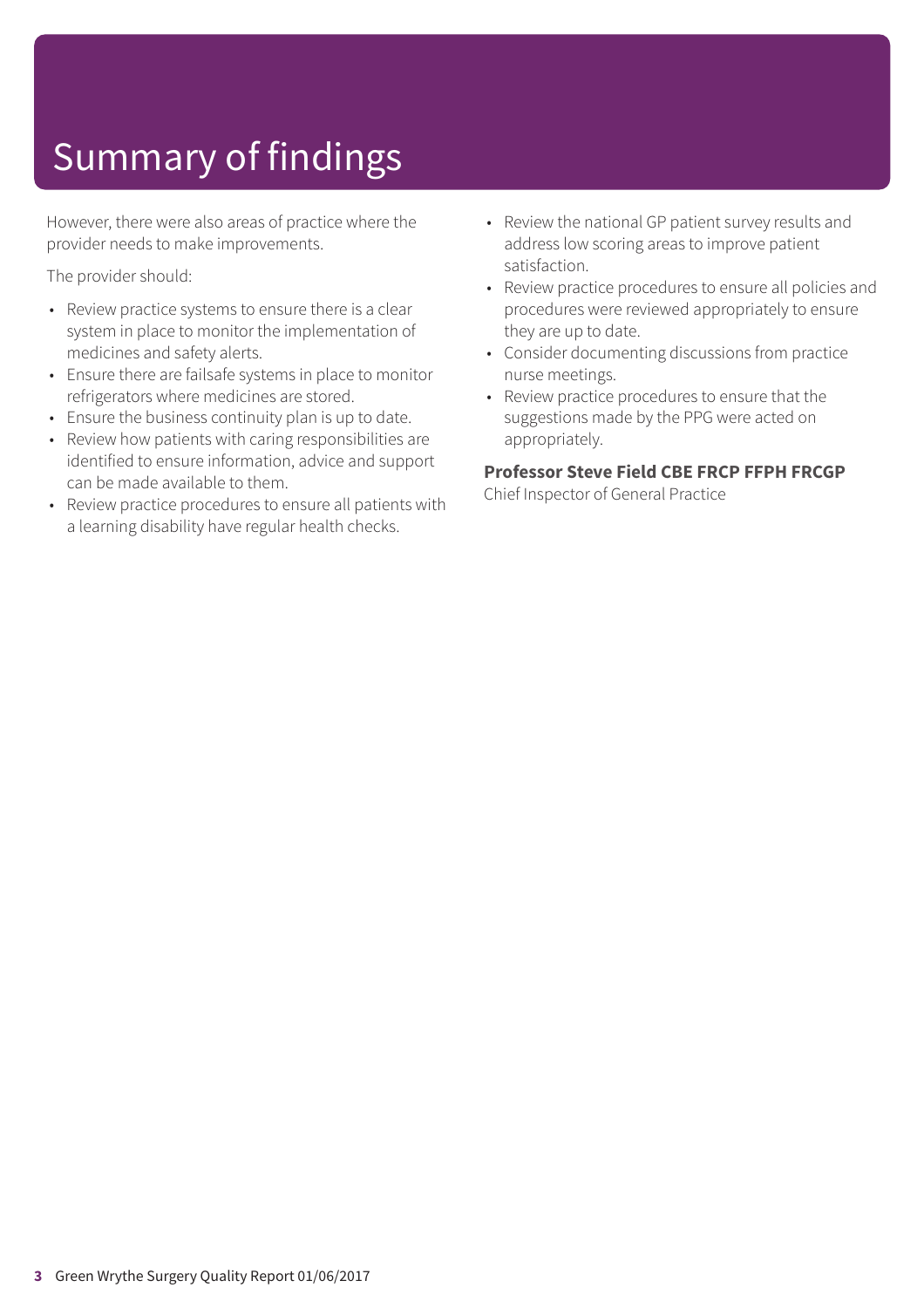### The five questions we ask and what we found

We always ask the following five questions of services.

### **Ar e services safe ?**

The practic e is rated as good for providing saf e services.

- Risks t o patients wer e assessed and well managed including appropriat e recruitment checks for staff.
- They did not have a clear system in monitoring the implementation of medicines and saf ety alerts and the y did not have a failsafe thermometer installed on the refrigerators that stored medicines.
- The practic e had clearly defined and embedded systems, processes and practices in plac e t o keep patients saf e and saf eguarded from abuse.
- All staff had undertaken adult and child saf eguarding training rele vant t o their role and provided a good understanding of their responsibilities in relation to this.
- Ther e was an effective system in plac e for reporting and recording significant events. Lessons were shared to make sure action was taken t o improve saf ety in the practice.
- When things went wrong patients received reasonable support, truthful information, and a written apology. The y wer e told about any actions t o improve processes t o pr event the same thing happening again.

### **Ar e services effective ?**

The practic e is rated as good for providing effective services.

- Dat a from the Quality and Out comes F ramework showed patient out comes wer e at or above averag e for the locality and compared t o the national average.
- We audited 26 sets of medical records during the inspection and found these t o be satisfactor y.
- Staff had the skills, knowledge and experienc e t o deliver effective care and treatment.
- Only 30% (14 patients) out of 43 patients with a learning disability had received a health check in the last year.
- Clinical audits demonstrated quality improvement.
- There was evidence of appraisals and personal development plans for all staff.
- Staff worked with multidisciplinary teams to understand and mee t the rang e and complexity of patients' needs.

### **Ar e services caring ?**

The practice is rated as good for providing caring services.

**Good –––**

**Good –––**

**Good –––**

**4** Green W rythe Sur gery Quality Report 01/06/2017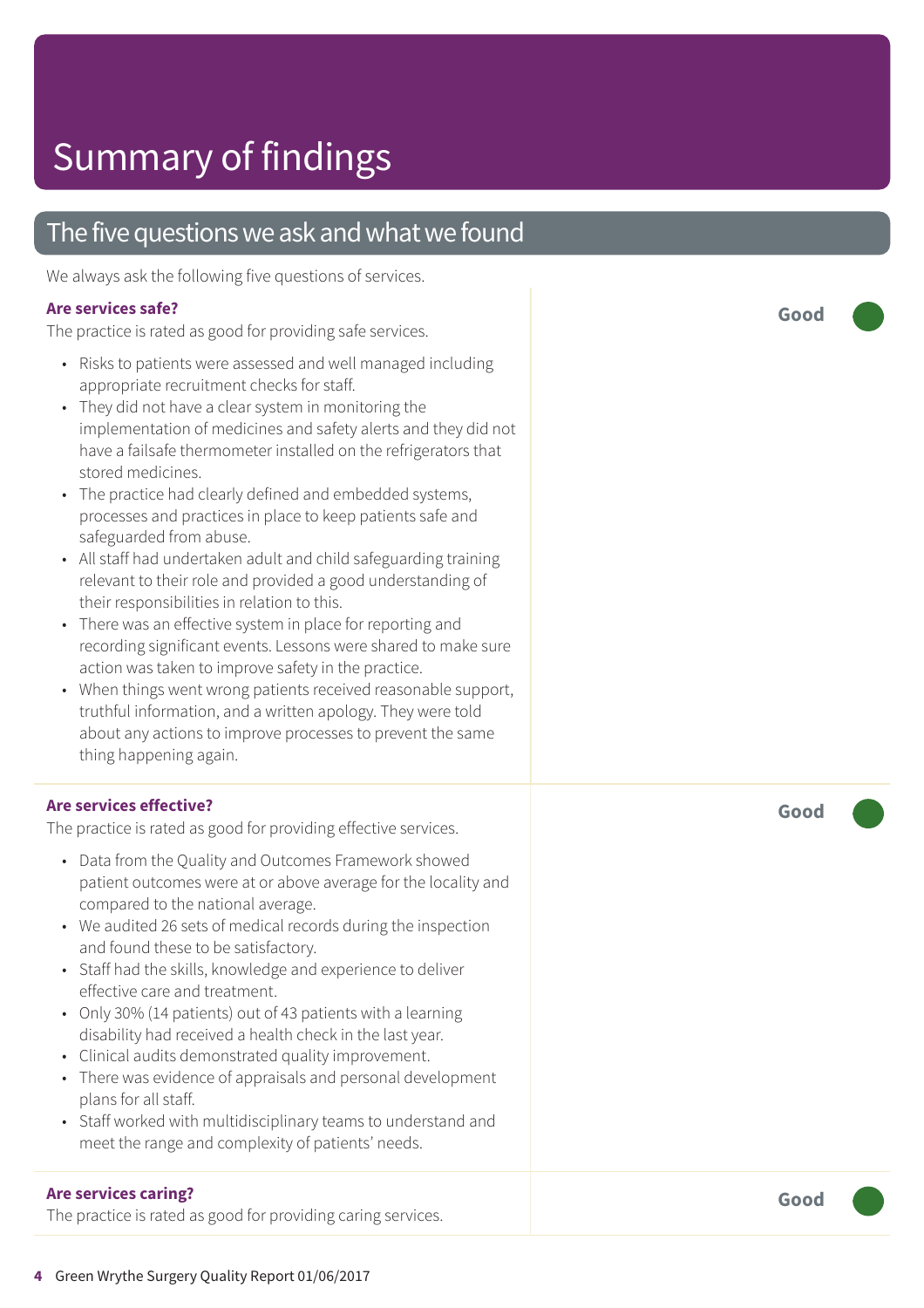| • Data from the national GP Patient Survey showed patients<br>rated the practice at or below average for many aspects of care.<br>Patients said they were treated with compassion, dignity and<br>respect and they were involved in decisions about their care<br>and treatment.<br>Information for patients about the services available was easy<br>$\bullet$<br>to understand and accessible.<br>• We saw staff treated patients with kindness and respect, and<br>maintained patient and information confidentiality.<br>• The practice had only identified 0.3% (29 patients) of the<br>practice list as carers.                                                                                                                                                                                                                                                                                                                                                                                                                                                                                                                                                                                                                   |                             |
|-----------------------------------------------------------------------------------------------------------------------------------------------------------------------------------------------------------------------------------------------------------------------------------------------------------------------------------------------------------------------------------------------------------------------------------------------------------------------------------------------------------------------------------------------------------------------------------------------------------------------------------------------------------------------------------------------------------------------------------------------------------------------------------------------------------------------------------------------------------------------------------------------------------------------------------------------------------------------------------------------------------------------------------------------------------------------------------------------------------------------------------------------------------------------------------------------------------------------------------------|-----------------------------|
| Are services responsive to people's needs?<br>The practice is rated as requires improvement for providing<br>responsive services.                                                                                                                                                                                                                                                                                                                                                                                                                                                                                                                                                                                                                                                                                                                                                                                                                                                                                                                                                                                                                                                                                                       | <b>Requires improvement</b> |
| • Data from the national GP Patient Survey showed patients<br>rated the practice at or below average for many aspects of care.<br>Seven out of eight patients we spoke to said they found it was<br>$\bullet$<br>difficult to get an emergency appointment and said they had to<br>wait approximately a week to get an appointment with a<br>named GP.<br>Practice staff reviewed the needs of its local population and<br>engaged with the NHS England Area Team and Clinical<br>Commissioning Group to secure improvements to services<br>where these were identified.<br>The practice had good facilities and was well equipped to treat<br>$\bullet$<br>patients and meet their needs.<br>The practice was part of a health centre where patients had<br>$\bullet$<br>access to services including children's health, children's<br>therapies and physiotherapy, dentistry, dietetics, family<br>planning, midwifery, phlebotomy, podiatry, psychological<br>therapies and specialist nurse clinics.<br>Information about how to complain was available and easy to<br>understand and evidence showed the practice responded<br>quickly to issues raised. Learning from complaints was shared<br>with staff and other stakeholders. |                             |
| <b>Are services well-led?</b><br>The practice is rated as good for providing well-led services.                                                                                                                                                                                                                                                                                                                                                                                                                                                                                                                                                                                                                                                                                                                                                                                                                                                                                                                                                                                                                                                                                                                                         | Good                        |
| • The practice had significantly improved and had addressed all                                                                                                                                                                                                                                                                                                                                                                                                                                                                                                                                                                                                                                                                                                                                                                                                                                                                                                                                                                                                                                                                                                                                                                         |                             |

the issues identified in the previous inspection.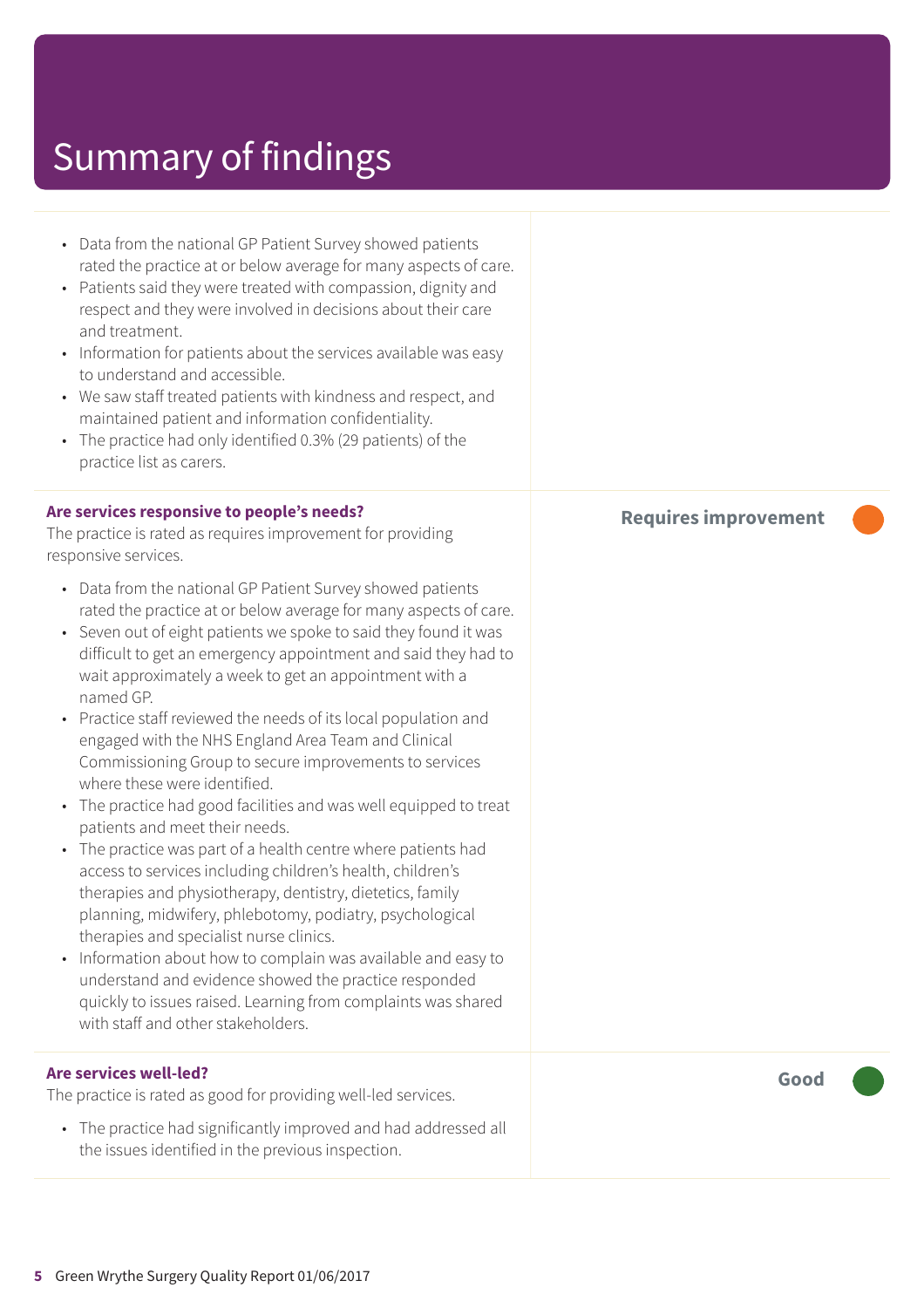- The practice had a clear vision and strategy to deliver high quality care and promote good outcomes for patients. Staff were clear about the vision and their responsibilities in relation to this.
- There was a clear leadership structure and staff felt supported by management. The practice had a number of policies and procedures to govern activity; however the polices had no review dates and some had not been tailored to suit the practice.
- There was an overarching governance framework which supported the delivery of the strategy and good quality care. This included arrangements to monitor and improve quality and identify risk.
- The provider was aware of and complied with the requirements of the Duty of Candour. The GPs encouraged a culture of openness and honesty. The practice had systems in place for knowing about notifiable safety incidents and ensured this information was shared with staff to ensure appropriate action was taken.
- The Patient Participation Group was active. The practice proactively sought feedback from staff and patients, however the Patient Participation Group felt that some of the suggestions they made were not acted on.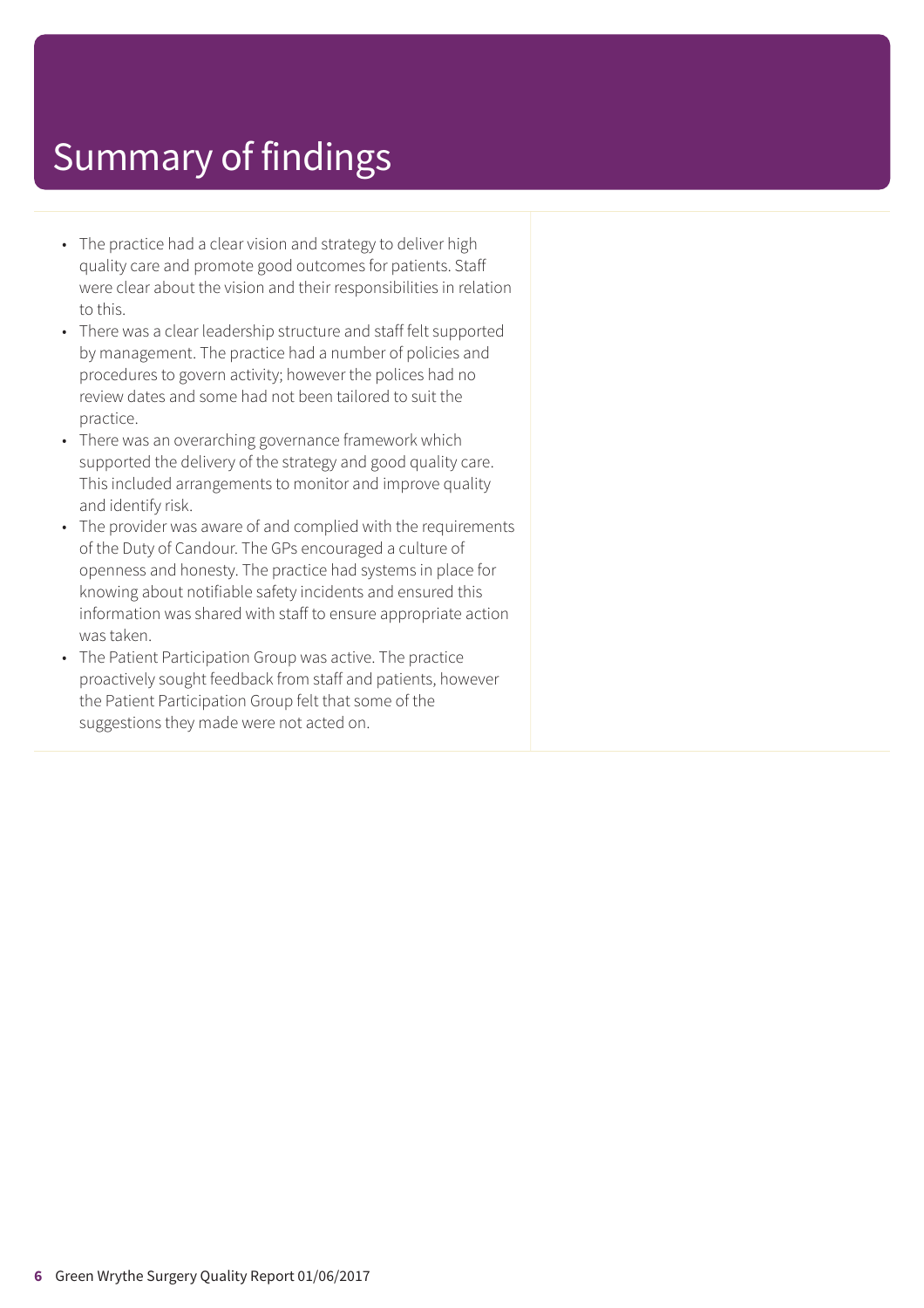### The six population groups and what we found

We always inspect the quality of care for these six population groups.

#### **Older people**

The practice is rated as good for the care of older people.

- The practice offered proactive, personalised care to meet the needs of the older people in its population.
- The practice was responsive to the needs of older people, and offered home visits and urgent appointments for those with enhanced needs. One of the practice nurses regularly visited housebound patients.
- Longer appointments and home visits were available for older people with long term conditions when needed.

#### **People with long term conditions**

The practice is rated as good for the care of people with long-term conditions.

- Nursing staff had lead roles in chronic disease management and patients at risk of hospital admission were identified as a priority. The practice ran nurse led clinics for patients with asthma, chronic obstructive pulmonary disease, diabetes and chronic heart disease.
- The national Quality and Outcomes Framework (QOF) data showed that 76% of patients had well-controlled diabetes, indicated by specific blood test results, compared to the Clinical Commissioning Group (CCG) average of 75% and the national average of 78%. 96% of patients with diabetes had received a foot examination in the preceding 12 months which was above the CCG average of 87% and national average of 89%.
- The national QOF data showed that 83% of patients with asthma in the register had an annual review, compared to the CCG average of 73% and the national average of 76%.
- Longer appointments and home visits were available for people with complex long term conditions when needed.
- All these patients had a structured annual review to check their health and medicines needs were being met. For those patients with the most complex needs, the GPs worked with relevant health and care professionals to deliver a multidisciplinary package of care.

**Good –––**

**Good –––**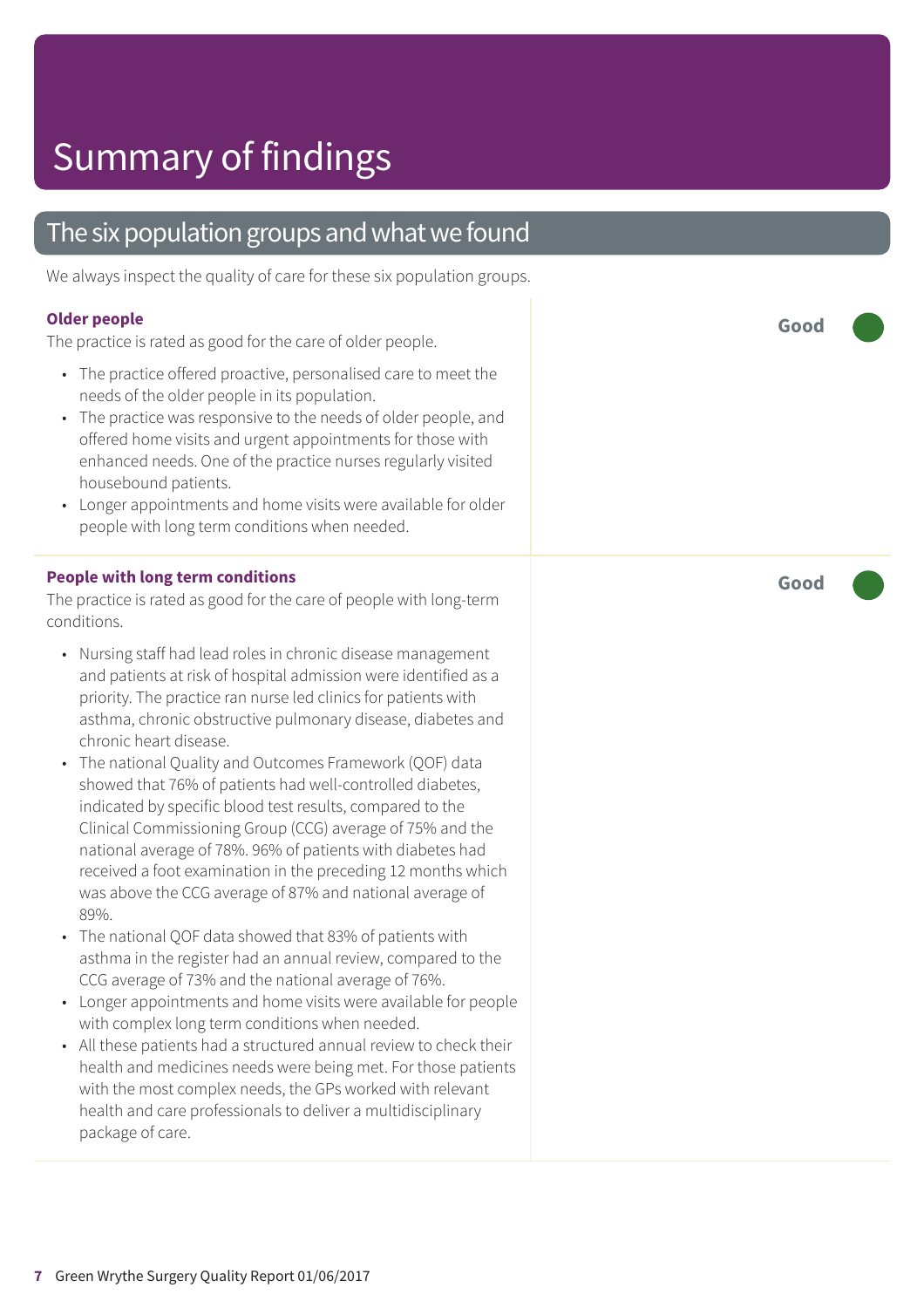• The practice was a hub for providing anticoagulation clinics. The practice patients and approximately 200 local patients from other GP practices attended the anticoagulation clinics which were held three days a week; this reduced the need for these patients to visit a hospital.

#### **Families, children and young people**

The practice is rated as good for the care of families, children and young people.

- There were systems in place to identify and follow up children living in disadvantaged circumstances and who were at risk, for example, children and young people who had a high number of urgent care and Accident and Emergency (A&E) attendances.
- Immunisation rates were relatively high for all standard childhood immunisations.
- Patients told us that children and young people were treated in an age-appropriate way and were recognised as individuals, and we saw evidence to confirm this.
- The practice's uptake for the cervical screening programme was 79%, which was in line with the Clinical Commissioning Group (CCG) average of 82% and the national average of 82%.
- Appointments were available outside of school hours and the premises were suitable for children and babies.

#### **Working age people (including those recently retired and students)**

The practice is rated as good for the care of working age people.

- The needs of the working age population, those recently retired and students had been identified and the practice had adjusted the services it offered to ensure these were accessible, flexible and offered continuity of care.
- The practice was proactive in offering online services as well as a full range of health promotion and screening that reflects the needs for this age group.
- The practice offered extended hours appointments with GPs which suited working age people.

#### **People whose circumstances may make them vulnerable**

The practice is rated as good for the care of people experiencing whose circumstances may make them vulnerable.

• The practice held a register of patients living in vulnerable circumstances including homeless people, carers, travellers and those with a learning disability.

**Good –––**

**Good –––**

**Good –––**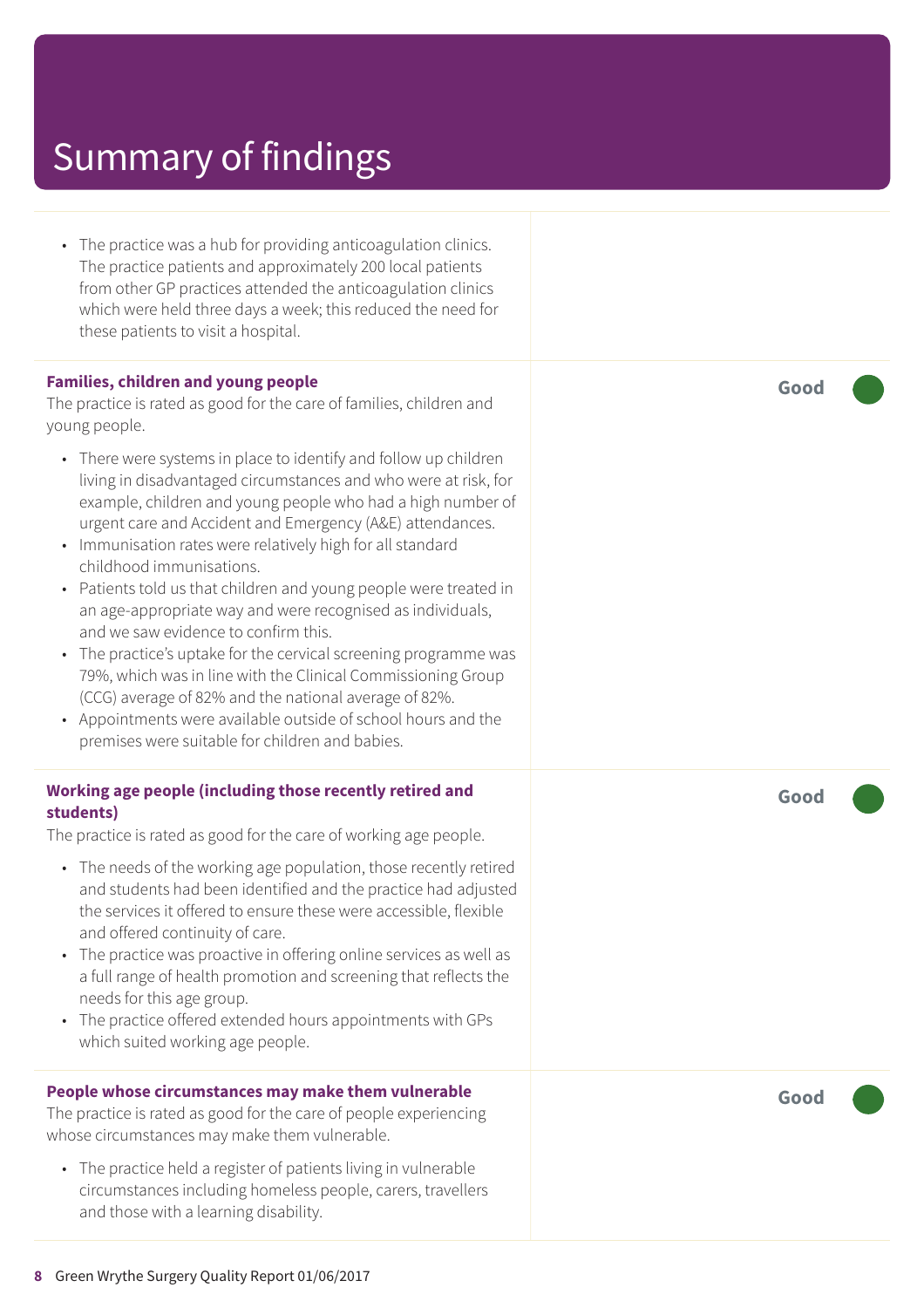- The practice offered longer appointments and extended annual reviews for patients with a learning disability. The practice GPs provided care for two local care homes for patients with severe learning disabilities supporting the needs of 12 residents. Only 30% (14 patients) out of 43 patients with a learning disability had received a health check in the last year.
- The practice regularly worked with multi-disciplinary teams in the case management of vulnerable people.
- The practice informed vulnerable patients about how to access various support groups and voluntary organisations.
- Staff knew how to recognise signs of abuse in vulnerable adults and children. Staff were aware of their responsibilities regarding information sharing, documentation of safeguarding concerns and how to contact relevant agencies in normal working hours and out of hours.
- The practice had alerts set up for vulnerable children and families on their electronic patient management system.

### **People experiencing poor mental health (including people with dementia)**

The practice is rated as good for the care of people experiencing poor mental health (including people with dementia).

- 91% of 100 patients with severe mental health conditions had a comprehensive agreed care plan in the last 12 months which was in line with the CCG average of 91% and national average of 89%.
- 92% of patients with dementia had received an annual review which was above the Clinical Commissioning Group (CCG) average of 86% and national average of 84%.
- The practice regularly worked with multi-disciplinary teams in the case management of people experiencing poor mental health, including those with dementia.
- The practice carried out advance care planning for patients with dementia.
- The practice had told patients experiencing poor mental health about how to access various support groups and voluntary organisations.
- Staff had a good understanding of how to support patients with mental health needs and dementia.

**Good –––**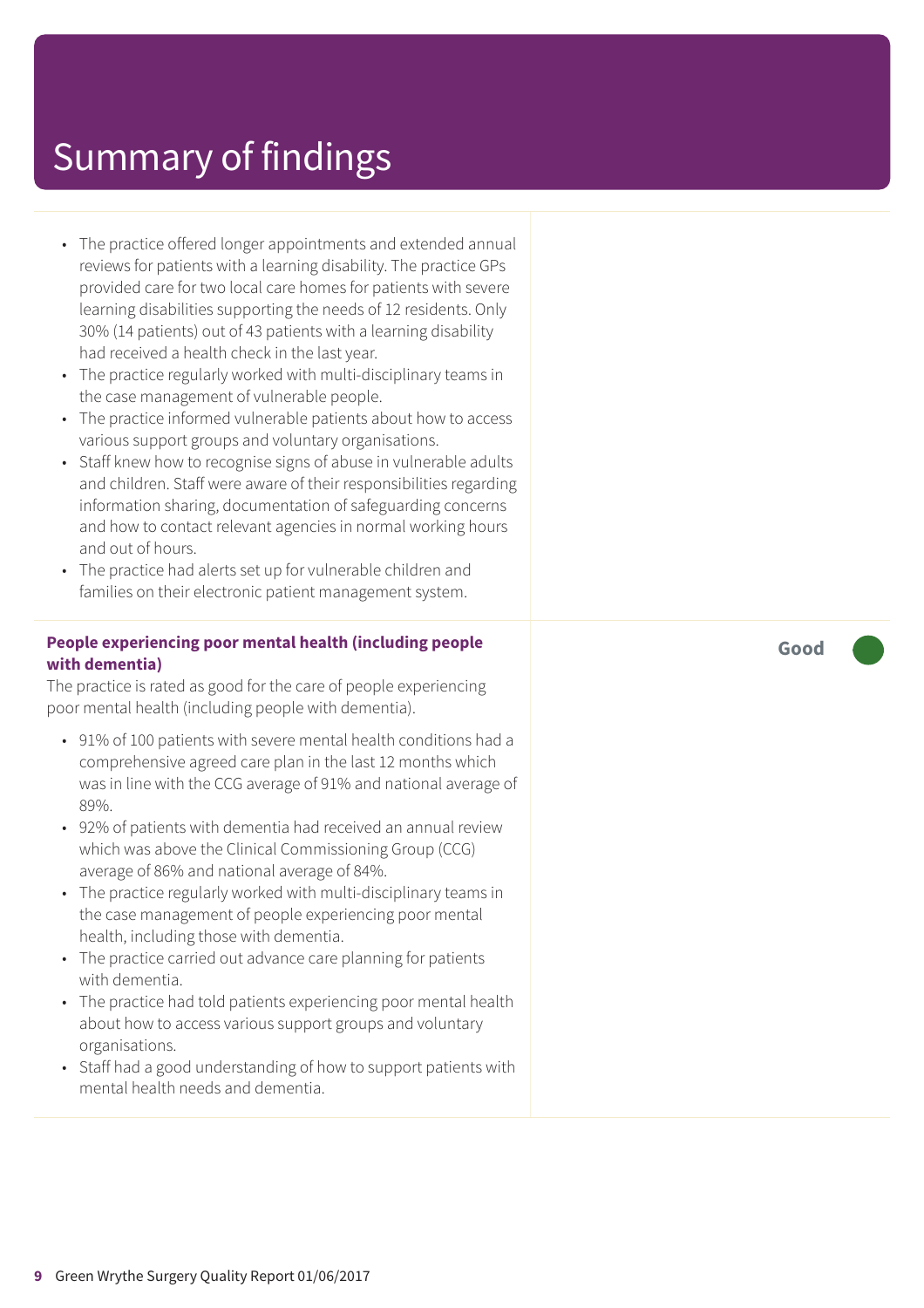### What people who use the service say

The National GP patient survey results were published on 7 July 2016. The results showed that the service was performing in line with local and national averages. Three hundred and nineteen survey forms were distributed and 115 were returned. This represented approximately 1% of the service's registered patient list.

- 44% found it easy to get through to this surgery by phone (Clinical Commissioning Group (CCG) average of 74%, national average of 73%).
- 73% were able to get an appointment to see or speak to someone the last time they tried (CCG average 86%, national average 85%).
- 74% described the overall experience of their GP surgery as fairly good or very good (CCG average 87%, national average 85%).

• 60% said they would definitely or probably recommend their GP surgery to someone who has just moved to the local area (CCG average 81%, national average 78%).

As part of our inspection we also asked for CQC comment cards to be completed by patients. We received 28 comment cards which were all positive about the standard of care received. All the patients felt that they were treated with dignity and respect and were satisfied with their care and treatment.

We spoke with eight patients during the inspection. The patients said they were happy with the care they received and most patients thought staff were approachable, committed and caring.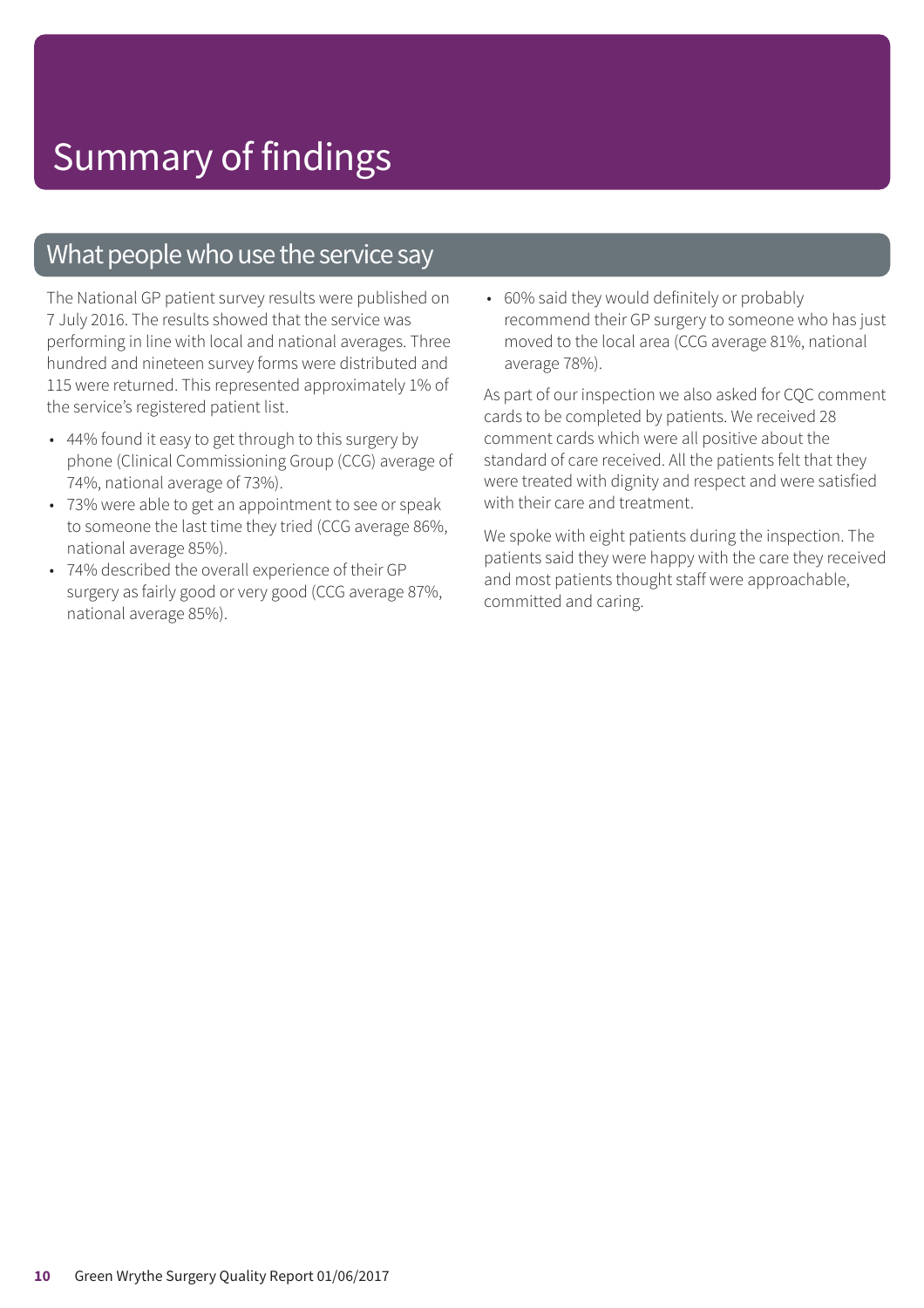

# Green Wrythe Surgery **Detailed findings**

### Our inspection team

### **Our inspection team was led by:**

Our inspection team was led by a CQC Lead Inspector**.** The team included a GP specialist advisor and practice manager specialist advisor.

## Background to Green Wrythe **Surgery**

Green Wrythe Surgery provides primary medical services in Carshalton to approximately 10,700 patients and is one of 26 practices in Sutton Clinical Commissioning Group (CCG). The practice population is in the fourth most deprived decile in England.

The practice population has higher than CCG and national average representation of income deprived children and older people. The practice population of children is higher than the local and national averages. The practice population of working age people is in line with the local and national averages; the practice population of older people is below the local and national averages. Of patients registered with the practice for whom the ethnicity data was recorded, 75% are British or mixed British, 12% are Asian and 8% are African or Caribbean.

The practice operates in purpose built premises. Patient facilities are wheelchair accessible on the ground floor. The practice has access to six doctors' consultation rooms, three nurses' consultation rooms and one treatment room on the ground floor.

The clinical team at the surgery is made up of one full-time male lead GP, six part-time salaried GPs (five female and one male),one part-time regular male locum GP, two

full-time and one part-time female practice nurses and one part-time female healthcare assistant. The non-clinical practice team consists of practice manager, assistant practice manager, eight administrative and reception staff members. The practice provides a total of 50 GP sessions per week.

The practice operates under a Personal Medical Services (PMS) contract, and is signed up to a number of local and national enhanced services (enhanced services require an enhanced level of service provision above what is normally required under the core GP contract).

The practice reception and telephone lines are open from 8:00am till 6:30pm Monday to Friday. Appointments are available from 8:00am to 12:30pm and from 1:30pm to 6:30pm Monday to Friday. Extended hours surgeries are offered on Tuesdays to Fridays from 7:00am to 8:00am and on Saturdays from 8:30am to 10:30am.

The practice has opted out of providing out-of-hours (OOH) services to their own patients between 6:30pm and 8am and directs patients to the out-of-hours provider for Sutton CCG. Sutton GP services provide additional GP and nurse appointments seven days a week through Primary Care hubs which could be booked in advance. (Primary Care hubs provide patients' with access to a GP seven days per week, where the clinician has, with patients' consent, full access to their GP records which allows a full general experience.)

The practice is registered as a partnership with the Care Quality Commission (CQC) to provide the regulated activities of diagnostic and screening procedures, treatment of disease, disorder or injury and maternity and midwifery services, family planning and surgical procedures. The practice currently has only one partner as a partner recently retired; they informed us that are actively looking to recruit a new partner and have informed the CCG regarding this.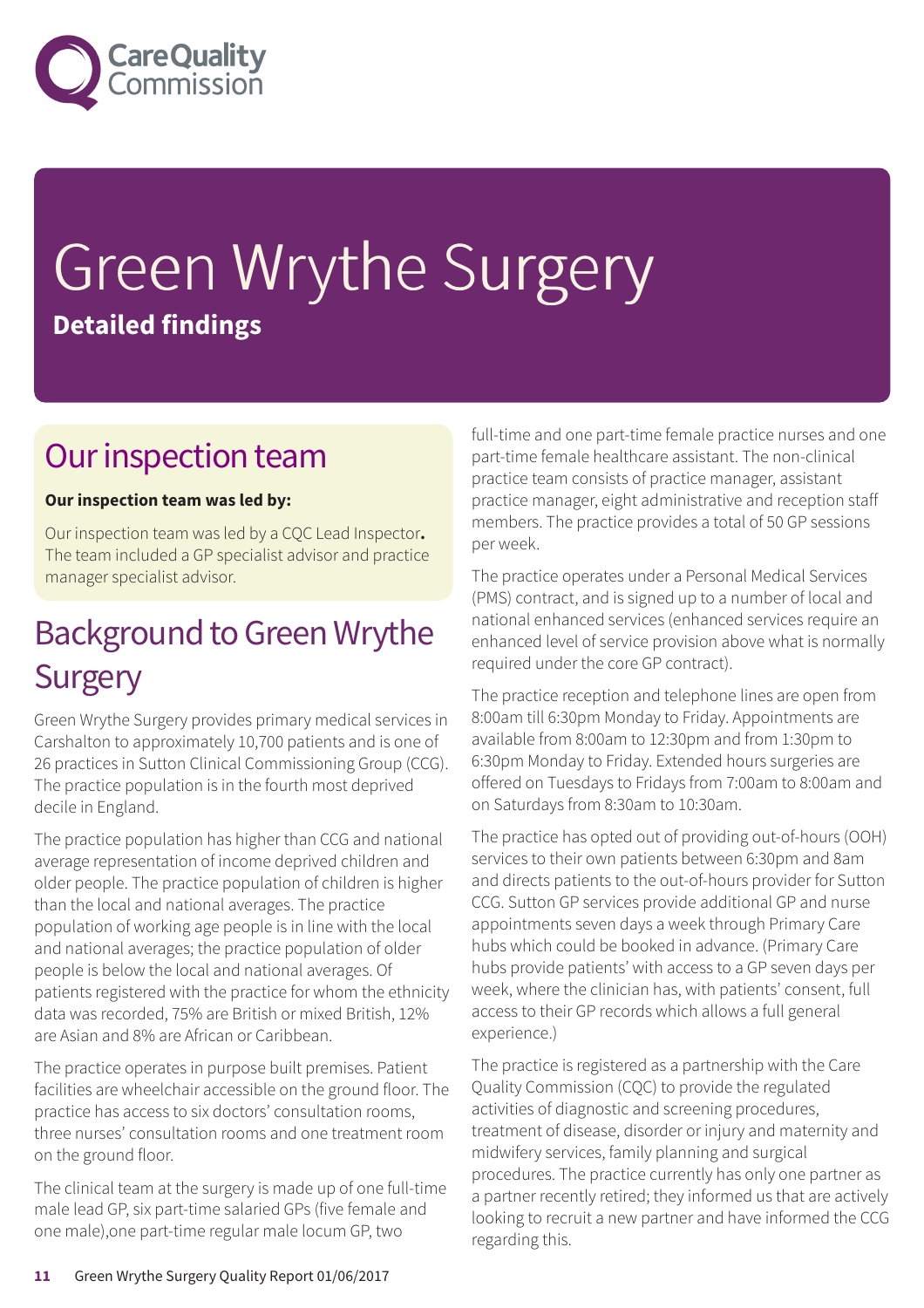# Detailed findings

### Why we carried out this inspection

We undertook a comprehensive inspection of Green Wrythe Surgery on 8 January 2015 under Section 60 of the Health and Social Care Act 2008 as part of our regulatory functions. The practice was rated as requires improvement for providing safe, effective, caring, responsive and well led services.

We issued requirement notices under the following regulations:

Regulation 9: Person-centred care. The provider had not ensured they assessed the needs and preferences for care and treatment of the service user.

Regulation 12: Safe care and treatment. The provider had not ensured that the necessary checks for staff providing chaperone duties were undertaken and appropriate recruitment checks were undertaken for all staff.

Regulation 13: Safeguarding service users from abuse and improper treatment. The provider had not ensured that all staff had undertaken safeguarding training relevant to their role.

Regulation 17: Good governance. The provider had not ensured that all staff had access to policies and procedures and some of the policies were not up to date.

Regulation 18: Staffing: The provider had not ensured that staff received appropriate training and appraisal as is necessary to enable them to carry out the duties that they are employed to perform.

The full comprehensive report on the January 2015 inspection can be found by selecting the 'all reports' link for Green Wrythe Surgery on our website at www.cqc.org.uk.

We undertook a follow up announced comprehensive inspection of Green Wrythe Surgery on 26 April 2017 to check that action had been taken to comply with legal requirements.

### How we carried out this inspection

Before visiting, we reviewed a range of information we hold about the practice and asked other organisations to share what they knew. We carried out an announced visit on 26 April 2017.

During our visit we:

- Spoke with a range of staff including GPs, practice nurses, practice manager, assistant practice manager, administrative and reception staff, and spoke with patients who used the service.
- Observed how patients were being cared for in the reception area and talked with carers and/or family members.
- Reviewed an anonymised sample of the personal care or treatment records of patients.
- Reviewed comment cards where patients and members of the public shared their views and experiences of the service.
- Looked at information the practice used to deliver care and treatment plans.

To get to the heart of patients' experiences of care and treatment, we always ask the following five questions:

- Is it safe?
- Is it effective?
- Is it caring?
- Is it responsive to people's needs?
- Is it well-led?

We also looked at how well services were provided for specific groups of people and what good care looked like for them. The population groups are:

- Older people
- People with long-term conditions
- Families, children and young people
- Working age people (including those recently retired and students)
- People whose circumstances may make them vulnerable
- People experiencing poor mental health (including people with dementia).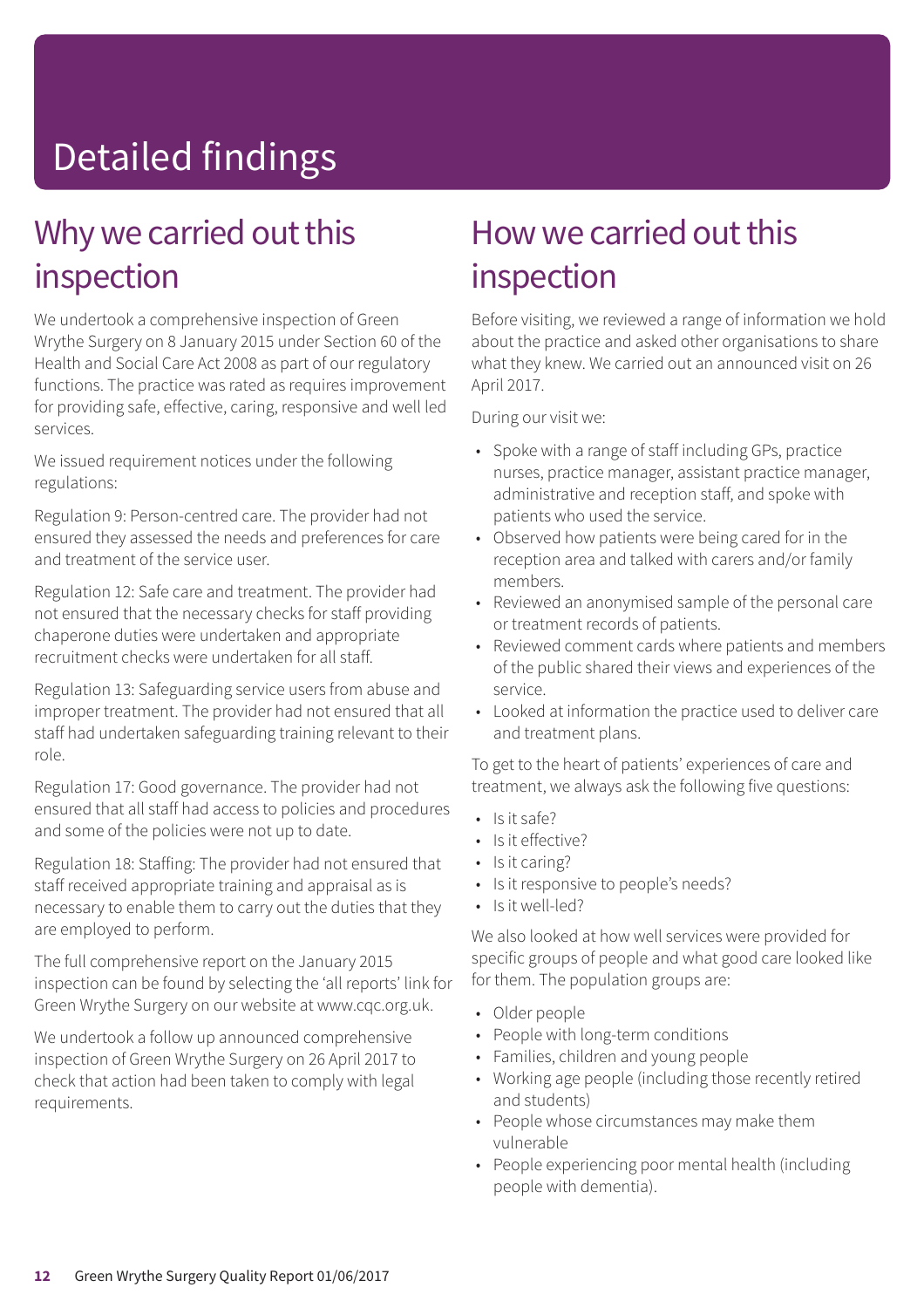# Detailed findings

Please note that when referring to information throughout this report, for example any reference to the Quality and Outcomes Framework data, this relates to the most recent information available to the CQC at that time.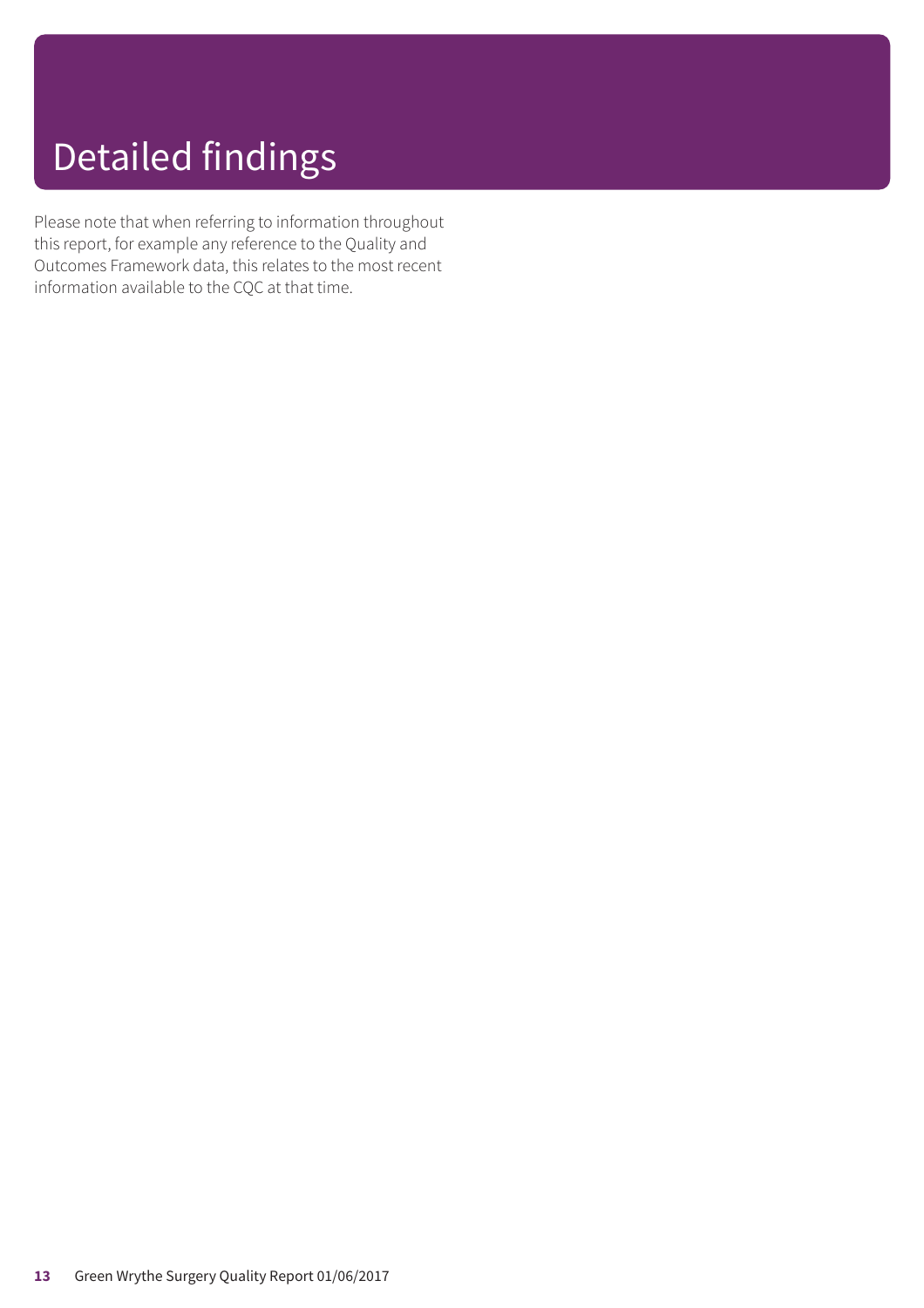# Are services safe?

## **Our findings**

At our previous inspection on 8 January 2015, we rated the practice as requires improvement for providing safe services as the arrangements in respect of recruitment checks and safeguarding training for staff needed improving.

These arrangements had significantly improved when we undertook a follow up inspection on 26 April 2017. The practice is now rated as good for providing safe services.

### **Safe track record and learning**

There was a system for reporting and recording significant events.

- Staff told us they would inform the practice manager of any incidents and there was a recording form available on the practice's computer system. The incident recording form supported the recording of notifiable incidents under the duty of candour. (The duty of candour is a set of specific legal requirements that providers of services must follow when things go wrong with care and treatment).
- From the documented examples we reviewed we found that when things went wrong with care and treatment, patients were informed of the incident as soon as reasonably practicable, received reasonable support, truthful information, a written apology and were told about any actions to improve processes to prevent the same thing happening again.
- We reviewed safety records, incident reports, patient safety alerts and minutes of meetings where significant events were discussed. The practice carried out a thorough analysis of the significant events.
- The practice had no clear system in place to monitor implementation of medicines and safety alerts; the practice informed us that when alerts were received they were printed and signed by each clinician to acknowledge that they have read it. We did not see evidence of this during the inspection; however we saw evidence of implementation of recent medicines and safety alerts and clinical staff were aware of these.

### **Overview of safety systems and process**

The practice had clearly defined and embedded systems, processes and practices in place to minimise risks to patient safety.

- Arrangements for safeguarding reflected relevant legislation and local requirements. Policies were accessible to all staff. The policies clearly outlined who to contact for further guidance if staff had concerns about a patient's welfare. The GPs attended safeguarding meetings when possible and always provided reports where necessary for other agencies. There was a lead member of staff for safeguarding.
- Staff interviewed demonstrated they understood their responsibilities regarding safeguarding and had received training on safeguarding children and vulnerable adults relevant to their role. GPs were trained to Child Protection level 3, nurses were trained to Child Protection level 2 and non-clinical staff were trained to Child Protection level 1.
- A notice in the waiting room advised patients that chaperones were available if required. All staff who acted as chaperones were trained for the role and had received a Disclosure and Barring Service (DBS) check. (DBS checks identify whether a person has a criminal record or is on an official list of people barred from working in roles where they may have contact with children or adults who may be vulnerable).

The practice maintained appropriate standards of cleanliness and hygiene.

- We observed the premises to be clean and tidy. There were cleaning schedules and monitoring systems in place. The practice had a cleaning schedule for each clinical room and the person using the room was expected to clean according to this every day.
- The practice nurse was the infection prevention and control (IPC) clinical lead who liaised with the local infection prevention teams to keep up to date with best practice. There was an IPC protocol and staff had received up to date training. Annual IPC audits were undertaken and we saw evidence that action was taken to address any improvements identified as a result. For example the practice had replaced some of the chairs in consulting rooms to comply with the infection control standards.

The arrangements for managing medicines, including emergency medicines and vaccines, in the practice minimised risks to patient safety (including obtaining, prescribing, recording, handling, storing, security and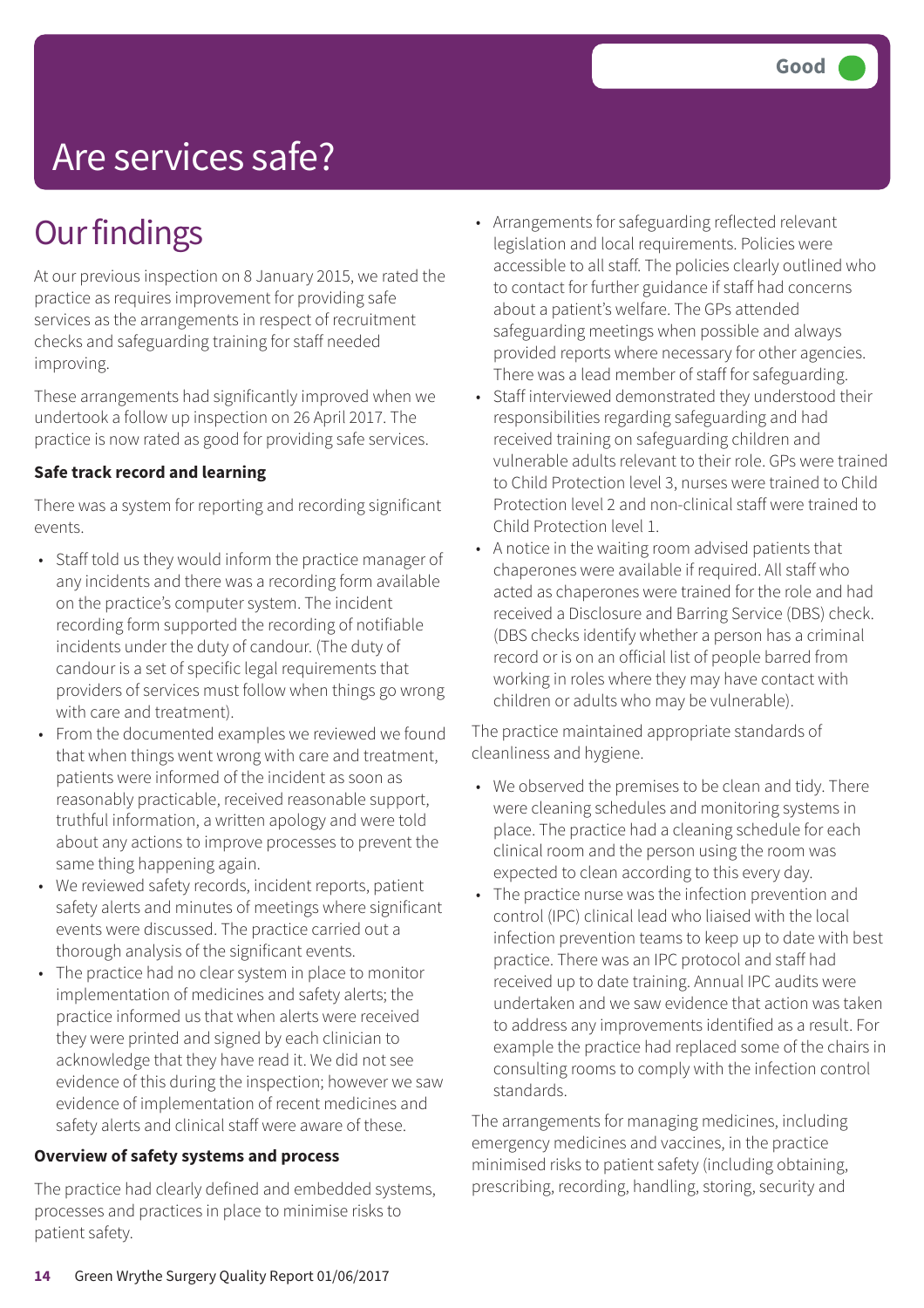## Are services safe?

disposal). The practice had no failsafe thermometer installed on two out of three fridges that stored medicines and did not perform monthly calibration checks for these two fridges as required

• There were processes for handling repeat prescriptions which included the review of high risk medicines. Repeat prescriptions were signed before being dispensed to patients and there was a reliable process to ensure this occurred. The practice carried out regular medicines audits, with the support of the local clinical commissioning group pharmacy teams, to ensure prescribing was in line with best practice guidelines for safe prescribing. Blank prescription forms and pads were securely stored and there were systems to monitor their use. Patient Group Directions had been adopted by the practice to allow nurses to administer medicines in line with legislation. (PGDs are written instructions for the supply or administration of medicines to groups of patients who may not be individually identified before presentation for treatment.) The practice had a system for production of Patient Specific Directions (PSD) to enable Health Care Assistants to administer vaccines after specific training when a doctor or nurse were on the premises. (PSDs are written instructions from a qualified and registered prescriber for a medicine including the dose, route and frequency or appliance to be supplied or administered to a named patient after the prescriber has assessed the patient on an individual basis.)

We reviewed five personnel files and found appropriate recruitment checks had been undertaken prior to employment. For example, proof of identification, evidence of satisfactory conduct in previous employments in the form of references, qualifications, registration with the appropriate professional body and the appropriate checks through the DBS.

### **Monitoring risks to patients**

Risks to patients were assessed and well-managed.

- There were procedures in place for monitoring and managing risks to patient and staff safety. The practice had up to date fire risk assessments and carried out regular fire drills. All electrical equipment was checked to ensure the equipment was safe to use and clinical equipment was checked to ensure it was working properly. The practice had a variety of other risk assessments in place to monitor safety of the premises such as control of substances hazardous to health and infection control and legionella (Legionella is a term for a particular bacterium which can contaminate water systems in buildings).
- Arrangements were in place for planning and monitoring the number of staff and mix of staff needed to meet patients' needs. There was a rota system in place for all the different staffing groups to ensure that enough staff were on duty.

### **Arrangements to deal with emergencies and major incidents**

The practice had adequate arrangements to respond to emergencies and major incidents.

- There was an instant messaging system on the computers in all the consultation and treatment rooms which alerted staff to any emergency.
- All staff received annual basic life support training and there were emergency medicines available in the treatment room.
- The practice had a defibrillator available on the premises and oxygen with adult and children's masks. A first aid kit and accident book were available.
- Emergency medicines were easily accessible to staff in a secure area of the practice and all staff knew of their location. All the medicines we checked were in date and stored securely.
- The practice had a comprehensive business continuity plan for major incidents such as power failure or building damage; however the plan was not up to date.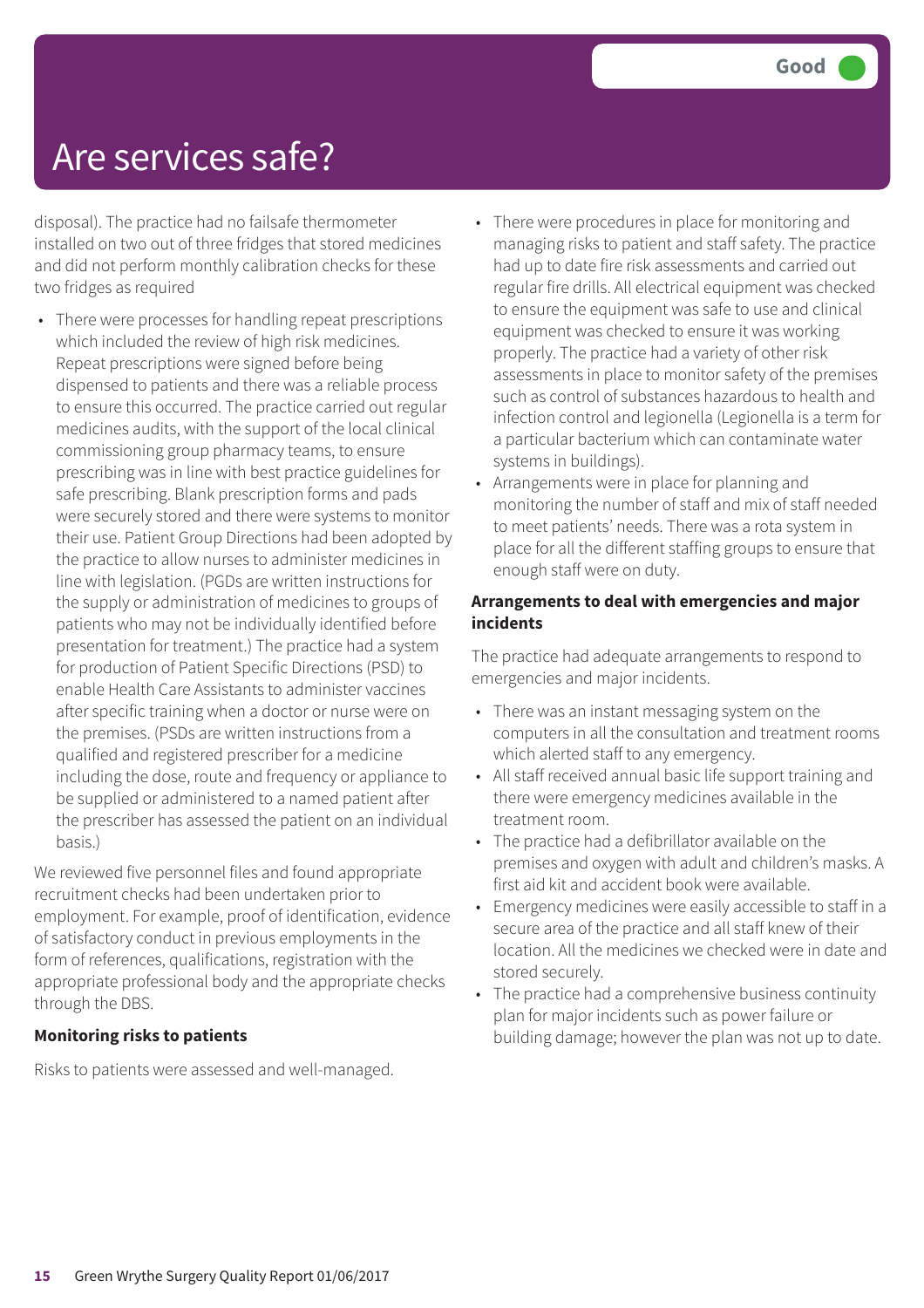## Are services effective?

(for example, treatment is effective)

## **Our findings**

At our previous inspection on 8 January 2015, we rated the practice as requires improvement for providing effective services as the arrangements in respect of review of patients' records in line with best practice guidelines, appropriate management and review of patients in a timely manner and performance reviews for staff needed improving.

These arrangements had significantly improved when we undertook a follow up inspection on 26 April 2017. The provider is now rated as good for providing effective services.

### **Effective needs assessment**

The practice assessed needs and delivered care in line with relevant and current evidence based guidance and standards, including National Institute for Health and Care Excellence (NICE) best practice guidelines.

- The practice had systems in place to keep all clinical staff up to date. Staff had access to guidelines from NICE and used this information to deliver care and treatment that met peoples' needs.
- The practice monitored that these guidelines were followed through risk assessments, audits and random sample checks of patient records.
- We audited 26 sets of medical records during the inspection and found these to be satisfactory.

#### **Management, monitoring and improving outcomes for people**

The practice used the information collected for the Quality and Outcomes Framework (QOF) and performance against national screening programmes to monitor outcomes for patients. (QOF is a system intended to improve the quality of general practice and reward good practice). The most recent published results were 99% (Clinical Commissioning Group average 94.7%; National average 95.3%) of the total number of points available, with 8.6% (CCG average 6.8%; national average 9.8%) clinical exception reporting. We found that the exceptions were appropriately reported. (Exception reporting is the removal of patients from QOF calculations where, for example, the patients are unable to

attend a review meeting or certain medicines cannot be prescribed because of side effects.) This practice was not an outlier for any QOF (or other national) clinical targets. Data from 2015/16 showed:

- Performance for diabetes related indicators was in line with the Clinical Commissioning Group (CCG) and national average. For example, 76% of patients (in line with average exception reporting of 10%) had well-controlled diabetes, indicated by specific blood test results, compared to the CCG average of 75% and the national average of 78%. 96% of patients (in line with average exception reporting of 4.2%) with diabetes had received a foot examination in the preceding 12 months which was above the CCG average of 87% and national average of 89%. One of the practice nurses recently started a degree level course in diabetes management.
- The percentage of patients over 75 with a fragility fracture who were on the appropriate bone sparing agent was 75% (below average exception reporting of 0%), which was below the CCG average of 83% and national average of 84%.
- The percentage of patients with atrial fibrillation treated with anticoagulation therapy was 89% (below average exception reporting of 1.8%), which was above the CCG average of 88% and national average of 87%. The practice was a hub for providing anticoagulation clinics. The practice patients and approximately 200 local patients from other GP practices attended the anticoagulation clinics which were held three days a week; this reduced the need for patients to visit a hospital.
- Performance for mental health related indicators was in line with the CCG and national averages; 91% of patients (in line with average exception reporting of11.4%) a comprehensive agreed care plan in the last 12 months compared with the CCG average of 91% and national average of 89%.
- 92% of patients (in line with average exception reporting of 7.7%) with dementia had received an annual review which was above the CCG average of 86% and national average of 84%.
- The national QOF data showed that 83% (in line with average exception reporting of 1.8%) of patients with asthma in the register had an annual review, compared to the CCG average of 73% and the national average of 76%.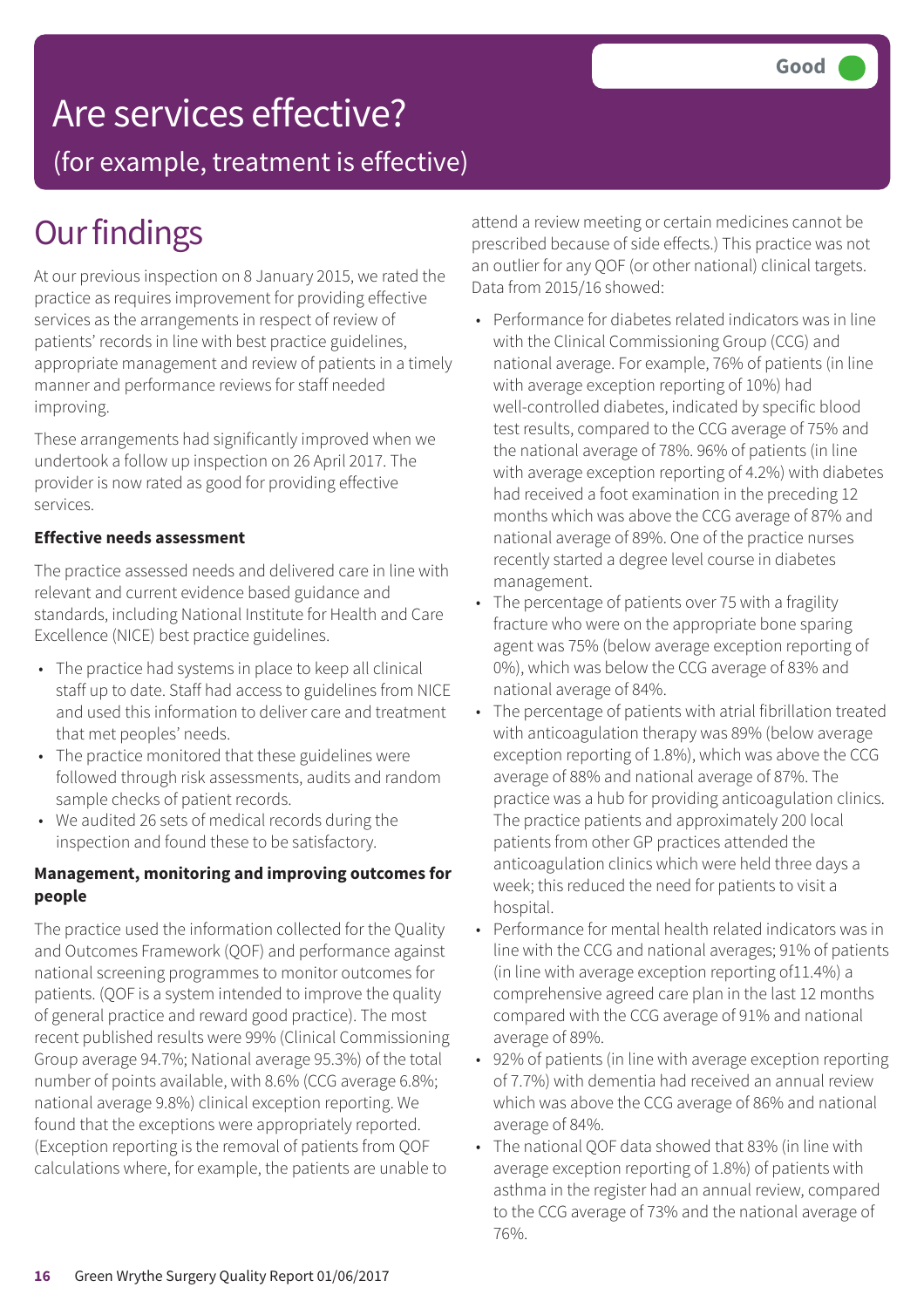# Are services effective?

### (for example, treatment is effective)

• 94% of patients (below average exception reporting of 4.5%) with Chronic Obstructive Pulmonary Disease (COPD) had received an annual review compared with the CCG average of 89% and national average of 90%.

The practice had a QOF administrator who monitored their performance regularly and helped the clinical staff to call people in for reviews, blood tests and immunisations.

### **Effective staffing**

Evidence reviewed showed that staff had the skills and knowledge to deliver effective care and treatment.

- The practice had a comprehensive induction programme for all newly appointed staff. This covered such topics as safeguarding, infection prevention and control, fire safety, health and safety and confidentiality.
- The practice could demonstrate how they ensured role-specific training and updating for relevant staff. For example, for those reviewing patients with long-term conditions.
- Staff administering vaccines and taking samples for the cervical screening programme had received specific training which had included an assessment of competence. Staff who administered vaccines could demonstrate how they stayed up to date with changes to the immunisation programmes, for example by access to on line resources and discussion at practice meetings.
- The learning needs of staff were identified through a system of appraisals, meetings and reviews of practice development needs. Staff had access to appropriate training to meet their learning needs and to cover the scope of their work. This included ongoing support, one-to-one meetings, coaching and mentoring, clinical supervision and facilitation and support for revalidating GPs and nurses. All staff had received an appraisal within the last 12 months.
- Staff received training that included: safeguarding, fire safety awareness, basic life support and information governance. Staff had access to and made use of e-learning training modules and in-house training.

### **Coordinating patient care and information sharing**

The information needed to plan and deliver care and treatment was available to relevant staff in a timely and accessible way through the practice's patient record system and their intranet system.

- This included care and risk assessments, care plans, medical records and investigation and test results. Information such as NHS patient information leaflets were also available.
- The practice shared relevant information with other services in a timely way, for example when referring patients to other services.

Staff worked together and with other health and social care services to understand and meet the range and complexity of patients' needs and to assess and plan on-going care and treatment. This included when patients moved between services, including when they were referred, or after they were discharged from hospital. The practice held monthly clinical meetings where they discussed clinical issues, complaints and significant events. We saw evidence that multi-disciplinary team meetings took place on a monthly basis and that care plans were routinely reviewed and updated. The practice also held six weekly practice nurse meetings which were attended by the practice nurses and the healthcare assistant where they discussed nurse specific issues; however these meetings were not formally minuted.

### **Consent to care and treatment**

Staff sought patients' consent to care and treatment in line with legislation and guidance.

- Staff understood the relevant consent and decision-making requirements of legislation and guidance, including the Mental Capacity Act 2005; all clinical and non-clinical staff had undertaken Mental Capacity Act training.
- When providing care and treatment for children and young people, staff carried out assessments of capacity to consent in line with relevant guidance.
- Where a patient's mental capacity to consent to care or treatment was unclear the GP or practice nurse assessed the patient's capacity and recorded the outcome of the assessment.

### **Supporting patients to live healthier lives**

The practice identified patients who may be in need of extra support.

• These included patients in the last 12 months of their lives, carers, those at risk of developing a long-term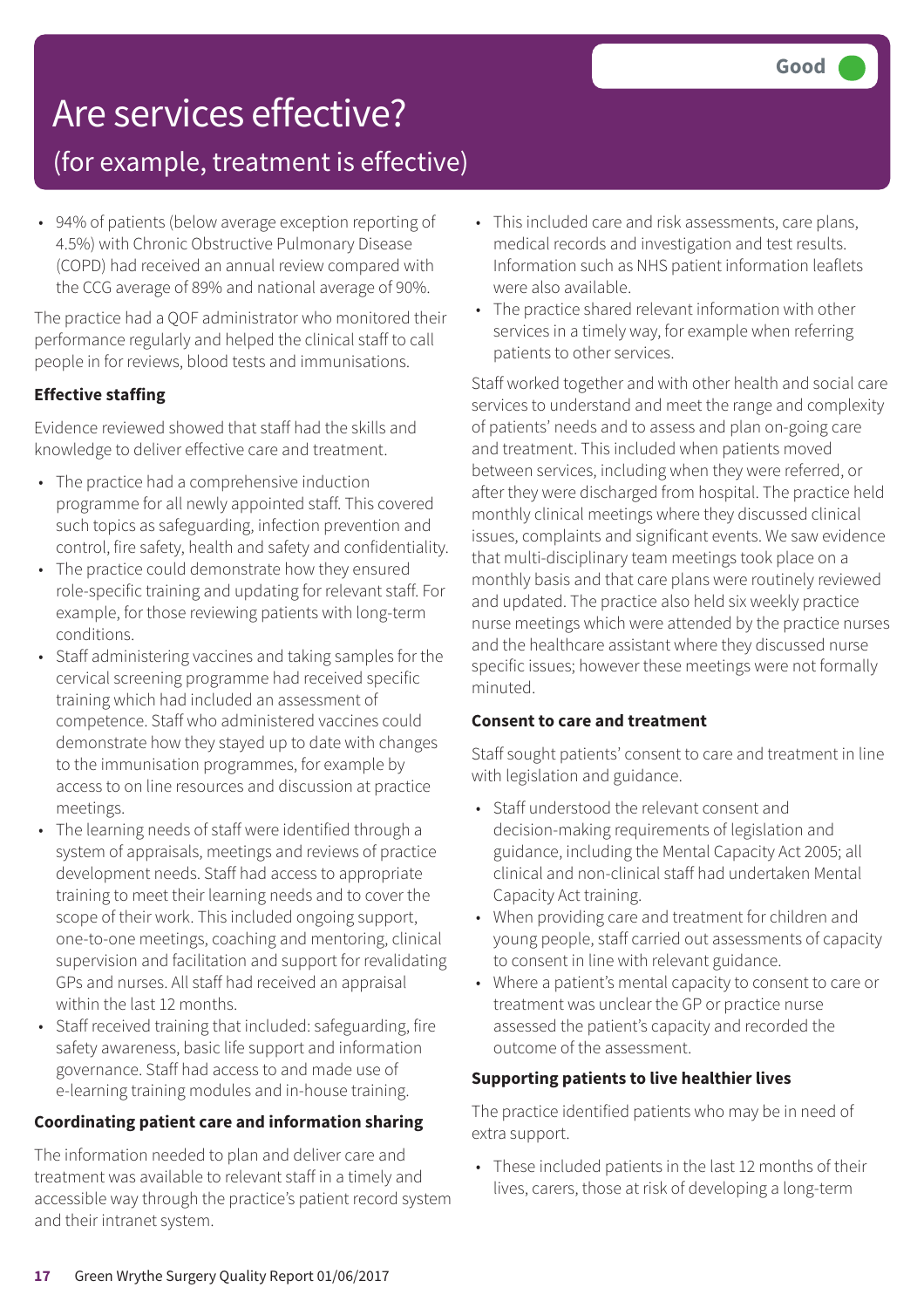# Are services effective?

### (for example, treatment is effective)

condition, patients with a learning disability and those requiring advice on their diet, smoking and alcohol cessation and those with dementia. Patients were then signposted to the relevant service.

The practice's uptake for the cervical screening programme was 79%, which was in line with the Clinical Commissioning Group (CCG) average of 82% and the national average of 82%. There was a policy to offer telephone reminders for patients who did not attend for their cervical screening test.

The service also encouraged its patients to attend national screening programmes for bowel and breast cancer screening. For example:

- The percentage of females aged 50-70, screened for breast cancer in last 36 months was 54% compared with 70% in the CCG and 72% nationally.
- The percentage of patients aged 60-69, screened for bowel cancer in last 30 months was 45% compared with 55% in the CCG and 58% nationally.

Childhood immunisation rates for the vaccinations given were higher when compared to the national averages. There are four areas where childhood immunisations are measured; each has a target of 90%. The practice achieved the target in four out of four areas. These measures can be aggregated and scored out of 10, with the practice scoring 9.3 (compared to the national average of 9.1).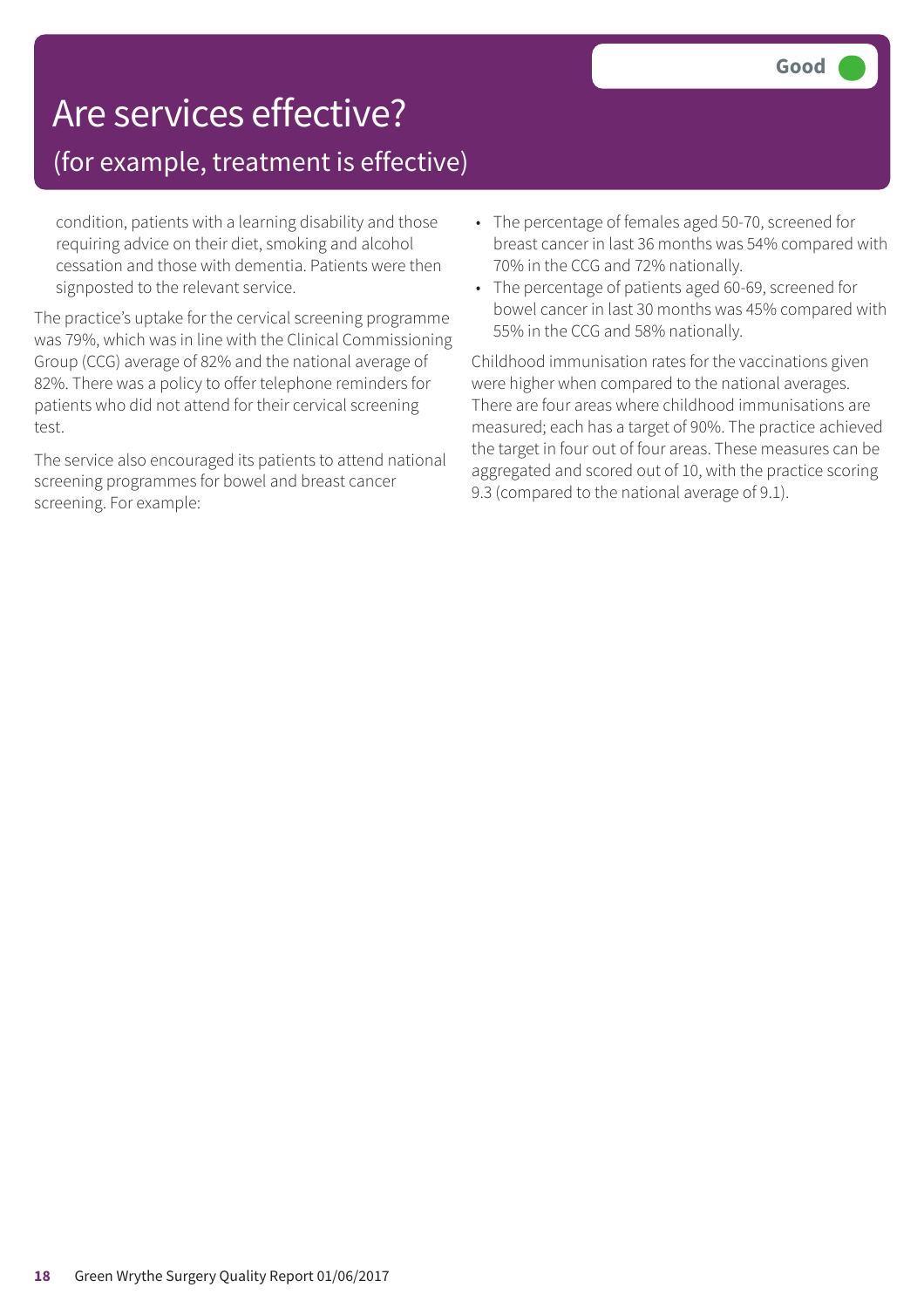# Are services caring?

## **Our findings**

At our previous inspection on 8 January 2015, we rated the practice as requires improvement for providing caring services as the comments we received from patients were negative in relation to access to appointments and GP led care and treatment. Also the results of the national GP patient survey in relation to GP treating them with care and concern were below average.

We found that the national GP patient survey results had still not been improved when we undertook a follow up inspection on 26 April 2017; however the practice's own patient survey results indicated significant improvement in these areas. The practice is now rated as good for providing caring services.

### **Kindness, dignity, respect and compassion**

We observed members of staff were courteous and very helpful to patients and treated them with dignity and respect.

- Curtains were provided in consulting rooms to maintain patients' privacy and dignity during examinations, investigations and treatments.
- We noted that consultation and treatment room doors were closed during consultations; conversations taking place in these rooms could not be overheard.
- Reception staff knew when patients wanted to discuss sensitive issues or appeared distressed they could offer them a private room to discuss their needs.

Most of the 28 patient Care Quality Commission comment cards we received were positive about the service experienced. Patients said they felt the practice offered an excellent service and staff were helpful, caring and treated them with dignity and respect. Comment cards highlighted that staff responded compassionately when they needed help and provided support when required.

We spoke with nine patients including one member of the Patient Participation Group. They also told us they were satisfied with the care provided by the practice and said their dignity and privacy was respected; however four patients said that sometimes the reception staff can be rude.

Results from the national GP patient survey showed the practice were in line with or below the local and national averages. For example:

- 77% said the GP was good at listening to them (Clinical Commissioning Group (CCG) average of 90%; national average of 89%).
- 78% said the GP gave them enough time (CCG average 88%, national average 87%).
- 90% said they had confidence and trust in the last GP they saw (CCG average 96%, national average 95%).
- 70% said the last GP they spoke to was good at treating them with care and concern (CCG average 85%, national average 85%).
- 90% said the last nurse they spoke to was good at treating them with care and concern (CCG average 90%, national average 91%).
- 73% said they found the receptionists at the practice helpful (CCG average 89%, national average 87%).

The practice recently undertook a patient satisfaction survey using the General Practice Assessment Questionnaire (GPAQ) and compared against the GPAQ benchmark. They received 260 responses. The results indicated:

- 98% of patients were satisfied with how well their doctor listened to them compared to the GPAQ benchmark of 84%.
- 96% of patients were satisfied with time their doctor spent with them during consultations compared to the GPAQ benchmark of 80%.
- 97% of patients were satisfied with doctors' caring and concern compared to GPAQ benchmark of 84%.
- 97% of patients were satisfied with how well their doctor put them at ease compared to the GPAQ benchmark of 84%.
- 96% of patients were satisfied with doctor's questioning compared to the GPAQ benchmark of 81%.
- 67% of patients were satisfied with receptionists compared to GPAQ benchmark of 77%.

### **Care planning and involvement in decisions about care and treatment**

Patients told us they felt involved in decision making about the care and treatment they received. They also told us they felt listened to and supported by staff and had sufficient time during consultations to make an informed decision about the choice of treatment available to them. Patient feedback on the comment cards we received was also positive and aligned with these views.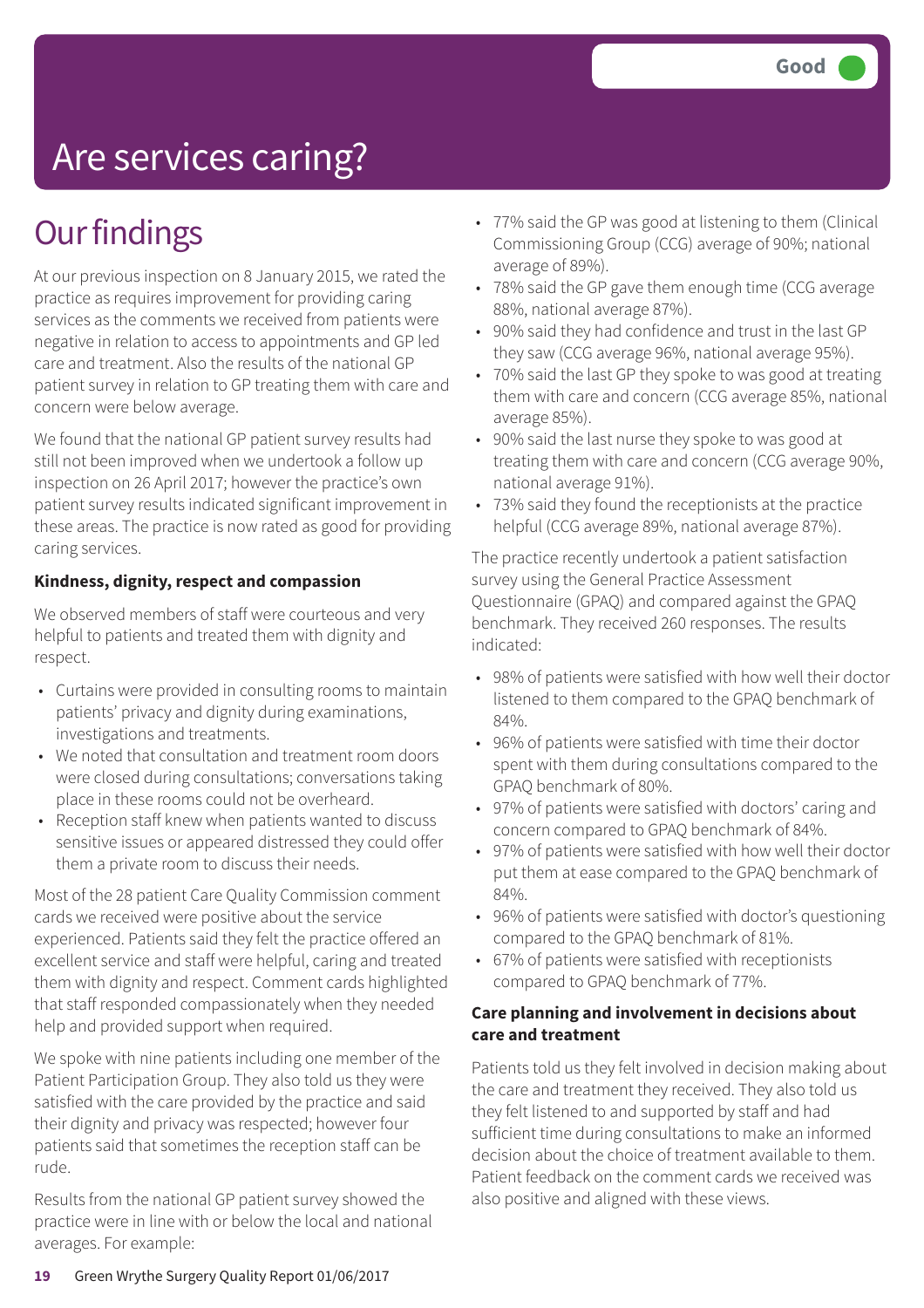## Are services caring?

Results from the national GP patient survey showed patients responded positively to questions about their involvement in planning and making decisions about their care and treatment with GPs. The service was in line with or below the local and national averages for consultations with GPs and nurses. For example:

- 75% said the last GP they saw was good at explaining tests and treatments compared to the Clinical Commissioning Group (CCG) average of 86% and national average of 86%.
- 74% said the last GP they saw was good at involving them in decisions about their care (CCG average 80%, national average 82%).
- 94% said the last nurse they saw was good at involving them in decisions about their care (CCG average 80%, national average 85%).

Staff told us that translation services were available for patients who did not have English as a first language. We saw notices in the reception areas informing patients this service was available.

The practice recently undertook a patient satisfaction survey using the General Practice Assessment Questionnaire (GPAQ) and compared against the GPAQ benchmark. They received 260 responses. The results indicated:

- 97% of patients were satisfied with doctors' explanations compared to the GPAQ benchmark of 83%.
- 97% of patients were satisfied with how well their doctor involved the patient compared to the GPAQ benchmark of 81%.

### **Patient and carer support to cope emotionally with care and treatment**

Notices in the patient waiting room told patients how to access a number of support groups and organisations.

The practice had identified 0.3% (29 patients) of the practice list as carers. Written information was available to direct carers to the various avenues of support available to them. The practice had a lower than Clinical Commissioning Group and national average of patients over the age of 65.

Staff told us that if families had experienced bereavement, their usual GP contacted them or sent them a sympathy card. This call was either followed by a patient consultation at a flexible time and location to meet the family's needs and/or by giving them advice on how to find a support service.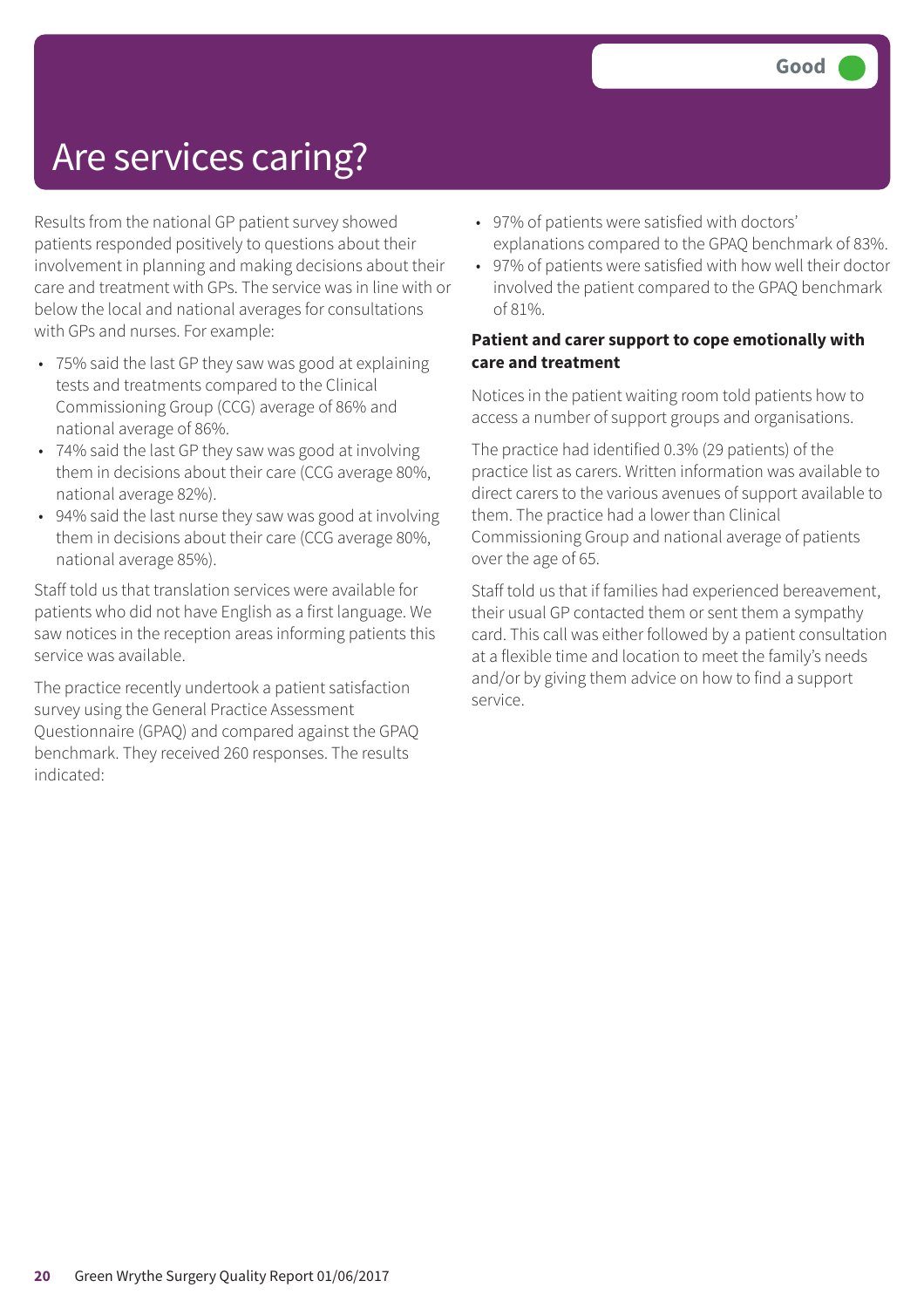# Are services responsive to people's needs?

(for example, to feedback?)

## **Our findings**

At our previous inspection on 8 January 2015, we rated the practice as requires improvement for providing responsive services as the arrangements in respect of managing the needs of vulnerable patients needed improving.

These arrangements had improved when we undertook a follow up inspection on 26 April 2017; however patients still reported problems with access to appointments and getting through to the surgery by phone. The practice is still rated as requires improvement for providing responsive services.

### **Responding to and meeting people's needs**

The service reviewed the needs of its local population and engaged with the NHS England Area Team and Clinical Commissioning Group (CCG) to secure improvements to services where these were identified.

- There were longer appointments available for patients with a learning disability and those with complex long-term conditionsThe practice had alerts set up for these patients which indicated what activities these patients liked to do which helped the practice staff to keep these patients at ease during practice visits. The practice GPs provided care for two local care homes for patients with severe learning disabilities supporting the needs of 12 residents. Only 30% (14 patients) out of 43 patients with a learning disability had received a health check in the last year.
- Home visits were available for older patients and patients who would benefit from these.
- Same day appointments were available for children and those with serious medical conditions.
- The facilities were accessible and translation services available; the service had a hearing loop available to help patients with hearing impairments.
- Homeless people were able to register at the service.
- Patients were able to receive travel vaccines available on the NHS as well as those only available privately.
- The practice was part of a health centre where patients had access to services including children's health, children's therapies and physiotherapy, dentistry, dietetics, family planning, midwifery, phlebotomy, podiatry, psychological therapies and specialist nurse clinics.
- The practice provided minor surgical procedures, phlebotomy, 24 hour blood pressure monitoring, electrocardiography, weight management and managed complex leg ulcer dressings which reduced the need for referrals to hospital.
- The practice was a hub for providing anticoagulation clinics. The practice patients and approximately 200 local patients from other GP practices attended the anticoagulation clinics which were held three days a week; this reduced the need for patients to visit a hospital.

### **Access to the service**

The practice was open between 8:00am and 6:30pm Monday to Friday. Appointments were available from 8:00am to 12:30pm and from 1:30pm to 6:30pm Monday to Friday. Extended hours surgeries were offered on Tuesdays to Fridays from 7:00am to 8:00am and on Saturdays from 8:30am to 10:30am. In addition to pre-bookable appointments that could be booked up to four weeks in advance, urgent appointments were also available for people that needed them. Sutton GP services provided additional GP and nurse appointments seven days a week through Primary Care hubs which could be booked in advance. (Primary Care hubs provide patients' with access to a GP seven days per week, where the clinician has, with patients' consent, full access to their GP records which allows a full general experience.) The practice held a morning GP walk-in clinic from Tuesday to Friday where patients could attend without an appointment.

Results from the national GP patient survey showed that patient's satisfaction with how they could access care and treatment were in line with or below the local and national averages.

- 74% of patients were satisfied with the practice's opening hours (Clinical Commissioning Group (CCG) average 77%; national average of 76%).
- 44% patients said they could get through easily to the surgery by phone (CCG average 74%, national average 73%).
- 32% patients said they always or almost always see or speak to the GP they prefer (CCG average 59%, national average 59%).

Seven out of eight patients we spoke to said they found it was difficult to get an emergency appointment and said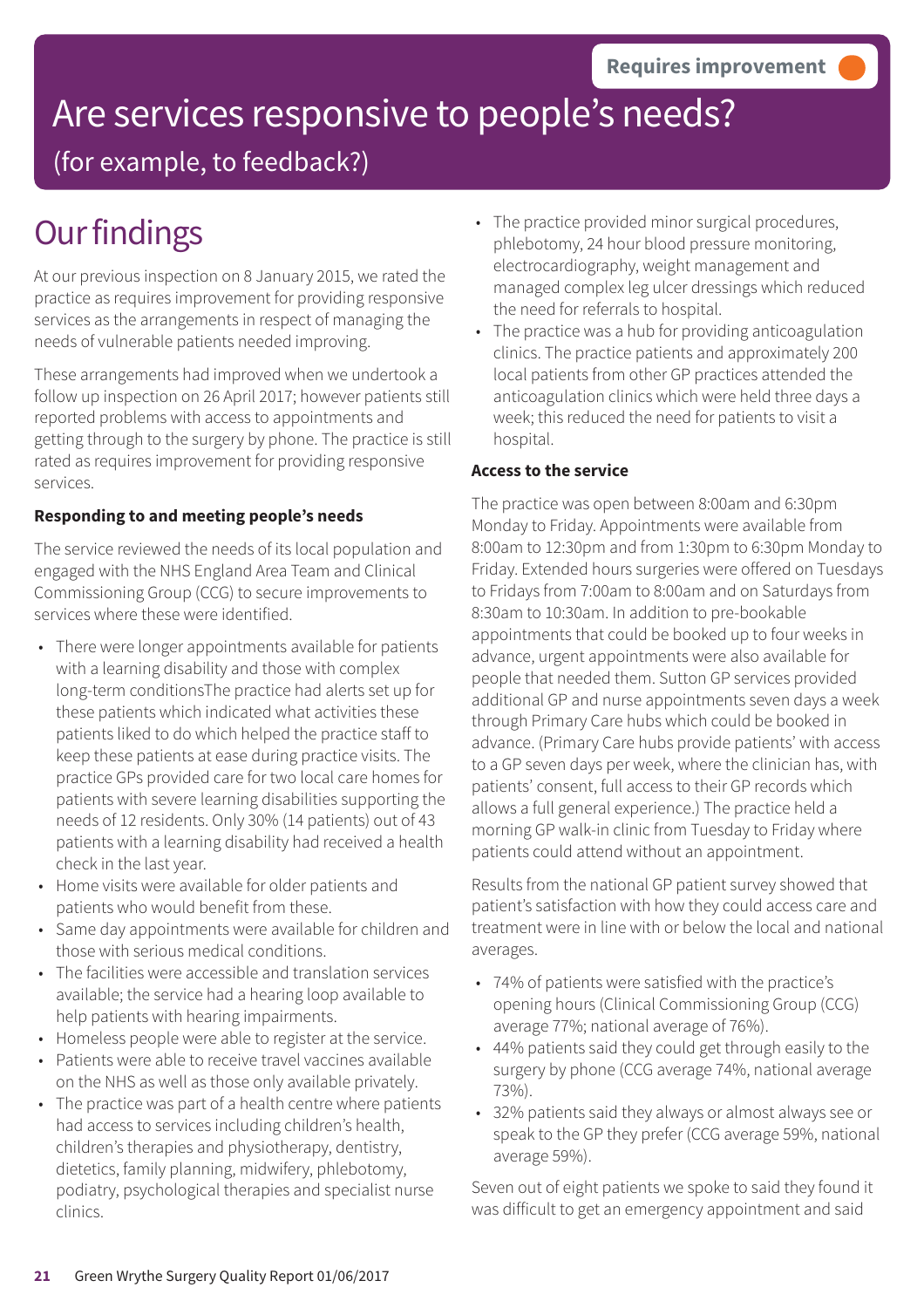# Are services responsive to people's needs?

### (for example, to feedback?)

they had to wait approximately a week to get an appointment with a named GP. Five out of eight patients we spoke to said they had to wait approximately 20 to 30 minutes to be seen when they were in for an appointment.

The practice had reviewed and organised their appointment system to meet the increased demand with 50% of appointments available to pre book and 50% appointments available to book on the day.

The practice recently undertook a patient satisfaction survey using the General Practice Assessment Questionnaire (GPAQ) and compared against the GPAQ benchmark. They received 260 responses. The results indicated:

- 73% of patients were satisfied with the practice's opening hours compared to the GPAQ benchmark of 67%.
- 37% of patients were satisfied phoning through to practice compared to the GPAQ benchmark of 59%.
- 72% of patients were satisfied with availability of a particular doctor compared to the GPAQ benchmark of 60%.
- 74% of patients were satisfied with availability of any doctor compared to the GPAQ benchmark of 69%.

The practice was aware of the problem with telephone access especially in the mornings and has appointed an additional member of staff to answer calls; they also encouraged patients to use online appointment booking and repeat prescription ordering system.

### **Listening and learning from concerns and complaints**

The practice had an effective system in place for handling complaints and concerns.

- Its complaints policy and procedures were in line with recognised guidance and contractual obligations for GPs in England.
- There was a designated responsible person who handled all complaints in the practice.
- We saw that information was available to help patients understand the complaints system

We looked at 17 complaints received in the last 12 months and these were satisfactorily dealt with in a timely way. The practice had a plan to manage each complaint and we saw evidence that complaints had been acknowledged and responded to and letters were kept to provide a track record of correspondence for each complaint. Lessons were learnt from concerns and complaints and action was taken to as a result to improve the quality of care.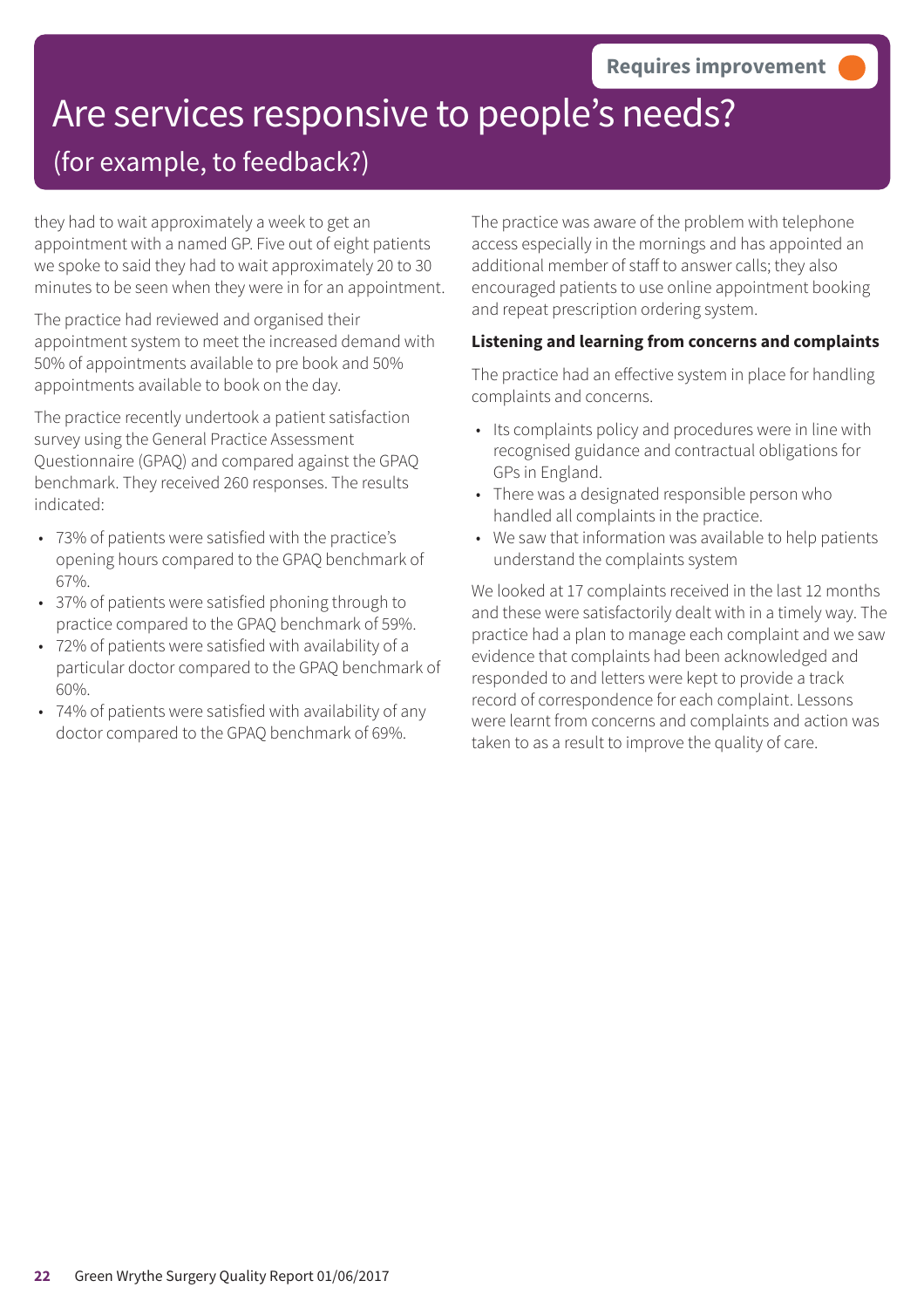### Are services well-led?

(for example, are they well-managed and do senior leaders listen, learn and take appropriate action)

## **Our findings**

At our previous inspection on 8 January 2015, we rated the practice as requires improvement for providing well-led services as there was no documented statement of purpose or vision statement which sets out the practice's aim. The practice had no practice-wide objectives in place, and no clear plan documenting the future of service delivery; some of the policies and procedures were not up to date.

These arrangements had significantly improved when we undertook a follow up inspection on 26 April 2017. The practice is now rated as good for providing well-led services.

### **Vision and strategy**

The practice had a clear vision to deliver high quality care and promote good outcomes for patients.

• The practice had a mission statement which was displayed in the waiting areas and staff knew and understood the values.

### **Governance arrangements**

The practice had an overarching governance framework which supported the delivery of the strategy and good quality care. This outlined the structures and procedures in place and ensured that:

- There was a clear staffing structure and that staff were aware of their own roles and responsibilities.
- Practice specific policies were implemented and were available to all staff; however the polices had no review dates and some had not been tailored to suit the practice. They had a shared folder in their computer system containing all the practice policies which were regularly updated.
- There was a comprehensive understanding of the performance of the practice. There was evidence that benchmarking information was used routinely when monitoring practice performance.
- The practice held quarterly staff meetings with all staff where they discussed general staff issues and updates.
- There was a programme of continuous clinical and internal audit which was used to monitor quality and to make improvements.
- There were effective arrangements for identifying, recording and managing risks, issues and implementing

mitigating actions, however had no formal system to monitor the implementation of medicines and safety alerts and had no failsafe thermometer installed in the fridges.

### **Leadership and culture**

The partners in the practice had the experience, capacity and capability to run the practice and ensure high quality care. They prioritised safe, high quality and compassionate care. The partners were visible in the practice and staff told us they were approachable and always took the time to listen to all members of staff. There was a clear leadership structure in place and staff felt supported by management.

- Staff told us there was an open culture within the practice and they had the opportunity to raise any issues at meetings and felt confident in doing so and felt supported if they did.
- We found that learning was embedded in the culture of the practice.
- Staff said they felt respected, valued and supported, particularly by the partners in the practice. All staff were involved in discussions about how to run and develop the practice, and the partners encouraged all members of staff to identify opportunities to improve the service delivered.

The provider was aware of and complied with the requirements of the Duty of Candour. The partners encouraged a culture of openness and honesty. The practice had systems in place for knowing about notifiable safety incidents

When there were unexpected or unintended safety incidents:

- The practice gave affected people reasonable support, truthful information and a verbal and written apology.
- They kept written records of verbal interactions as well as written correspondence.

### **Seeking and acting on feedback from patients, the public and staff**

The practice encouraged and valued feedback from patients, the public and staff. It proactively sought patients' feedback and engaged patients in the delivery of the service.

• The practice had gathered feedback from patients through the Patient Participation Group (PPG) and